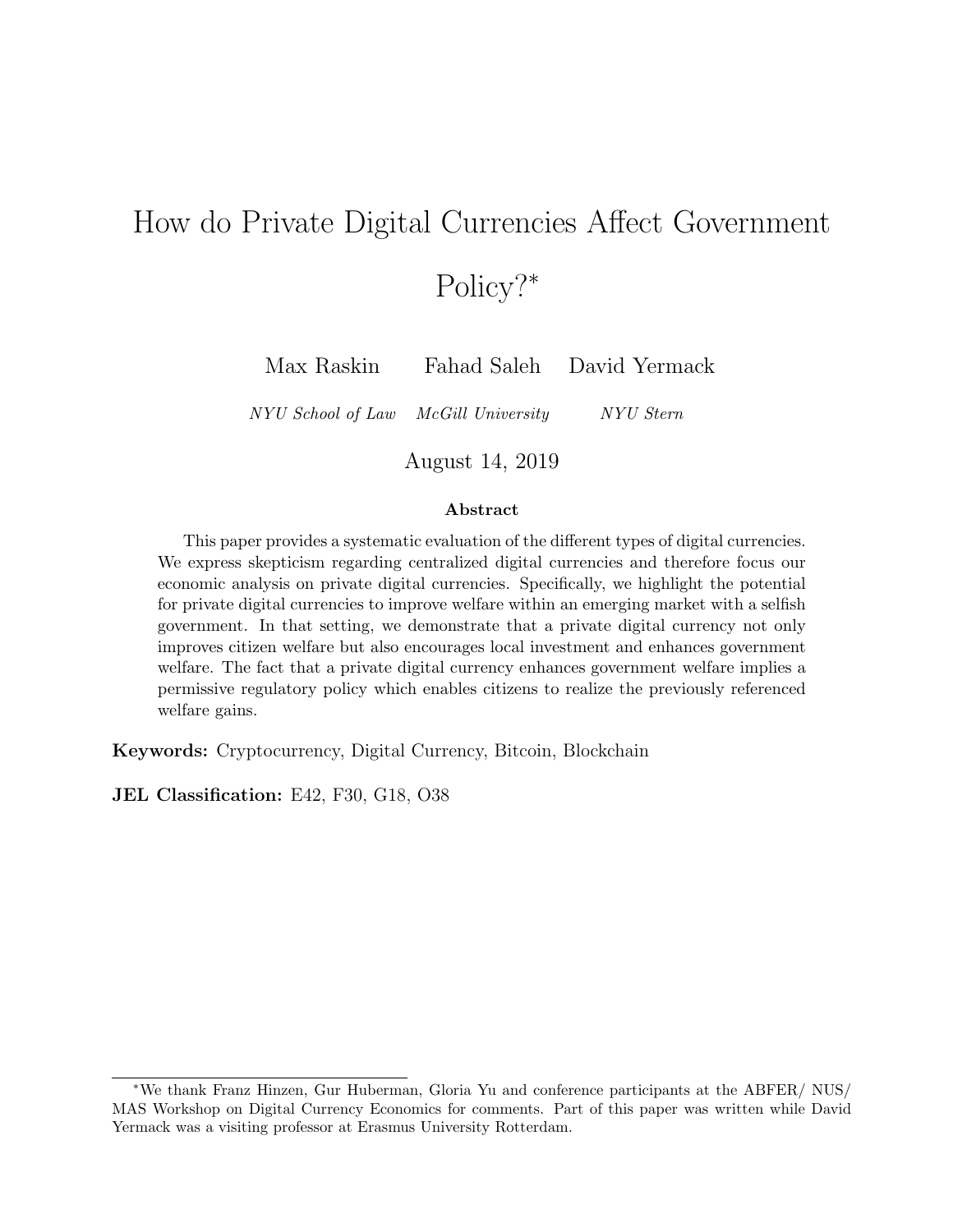## 1 Introduction

Currency crises are nothing new. As long as governments have maintained monopoly power over the printing presses, there has existed a temptation to devalue a country's sovereign currency. From the ancient Roman Empire to Robert Mugabe's Zimbabwe, a citizenry's loss of faith in its government's money often portends economic collapse. In order to mitigate or at least function through such a collapse, individuals throughout history have turned to alternatives to state-backed money. These alternatives have included more stable sovereign currencies like the U.S. dollar and commodities like gold and silver. This paper explores a new alternative to state-backed money: private digital currencies.

Bitcoin, the first and most successful of the private cryptocurrencies, was self-consciously birthed in response to the Financial Crisis of 2007-2008. Text containing The Times of London's headline, "Chancellor on brink of second bailout for banks," was encoded in the first block of the Bitcoin blockchain, mined on January 3, 2009. This text gave a hint of the creator's skepticism of the government-run banking system. The pseudonymous creator of bitcoin, Satoshi Nakamoto, was very explicit in his belief that, "[t]he central bank must be trusted not to debase the currency, but the history of fiat currencies is full of breaches of that trust. Banks must be trusted to hold our money and transfer it electronically, but they lend it out in waves of credit bubbles with barely a fraction in reserve."[1](#page-1-0) Nakamoto's vision for bitcoin was as an "e-currency based on cryptographic proof, without the need to trust a third party middleman" making money "secure and transactions effortless."<sup>[2](#page-1-1)</sup> In other words, the idea was to decentralize and privatize the issuance of digital money.

Nakamoto's analogy of the decentralization of money was to the decentralization of data security. Before strong encryption, users had to rely on central third parties to store and secure their data.<sup>[3](#page-1-2)</sup> The use of encryption has allowed individuals to store their data securely without the need of a trusted third party. This is analogous to the Bitcoin blockchain by

<span id="page-1-2"></span><span id="page-1-1"></span><span id="page-1-0"></span><sup>1</sup><http://p2pfoundation.ning.com/forum/topics/bitcoin-open-source>  $^{2}$ Id. 3 Id.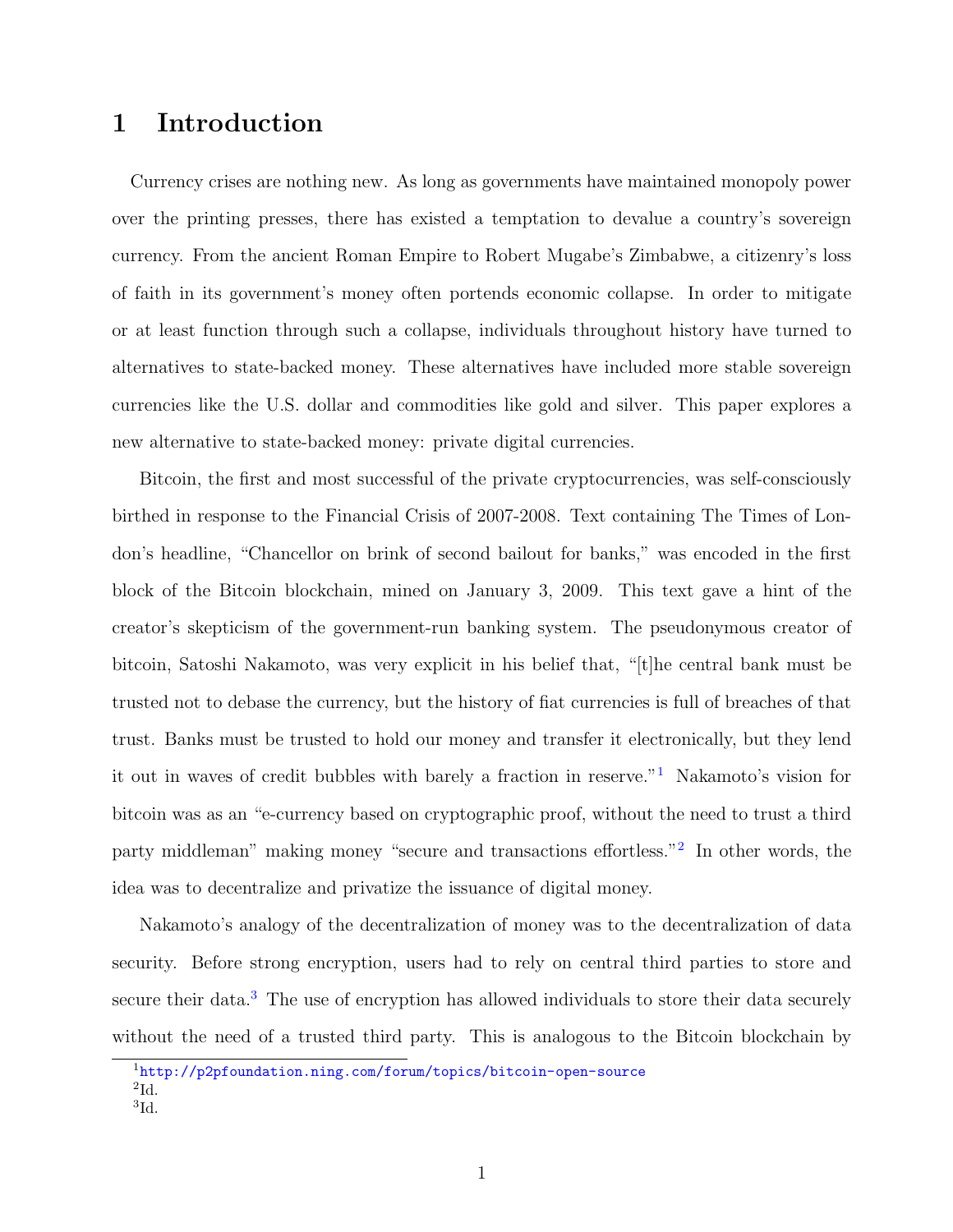which individuals can transfer value without the need of a centralized party, but instead in reliance on a network that is trust-minimized.

The analogy is instructive because while it is now technically possible for individuals to secure their data themselves, the growth and success of social media companies has shown that this is a decision many choose not to make. Extending the analogy, in the developed world, the overwhelming majority choose to continue to participate in the government-run banking system and to use government-backed money. Individuals did not rush to bitcoin or another digital currency in the wake of the Financial Crisis of 2007-2008, and the dollar strengthened.

At first blush, Nakamoto's vision did not pan out, except insofar as a new option was created that a majority of people choose not to use. When one investigates the developing world, however, the story is a little different. Following the financial crisis, a number of developing countries have experienced significant declines in the value of their sovereign currencies, bordering on crisis levels. Two examples are the Turkish lira and the Argentine peso. The lira lost about a third of its value in 2018 amid Turkey's high current account deficit and massive amounts of U.S. dollar-denominated debt. The Argentine peso lost about half of its value in 2018 as that country struggled with fiscal and trade deficits.<sup>[4](#page-2-0)</sup>

These are the first currency crises since the creation of bitcoin, and therefore they offer an opportunity to investigate the impact that alternative digital currencies have on unstable sovereign currencies. Extrapolating out, this may show that Nakamoto's vision has come to fruition. Although private digital currencies have not replaced the dollar, their mere existence may have a counterfactual impact in that they exist as a check on both fiscal and regulatory policy. This paper formalizes that assertion.

This paper highlights that a private digital currency has significant implications for a corrupt emerging market. We define a corrupt emerging market as an economy with high volatility and a government that sets policy based on selfish interests rather than considering the welfare of citizens. We model the interaction of the government and citizenry within that

<span id="page-2-0"></span><sup>4</sup><https://ftalphaville.ft.com/2019/05/14/1557806416000/Currency-crisis-redux-/>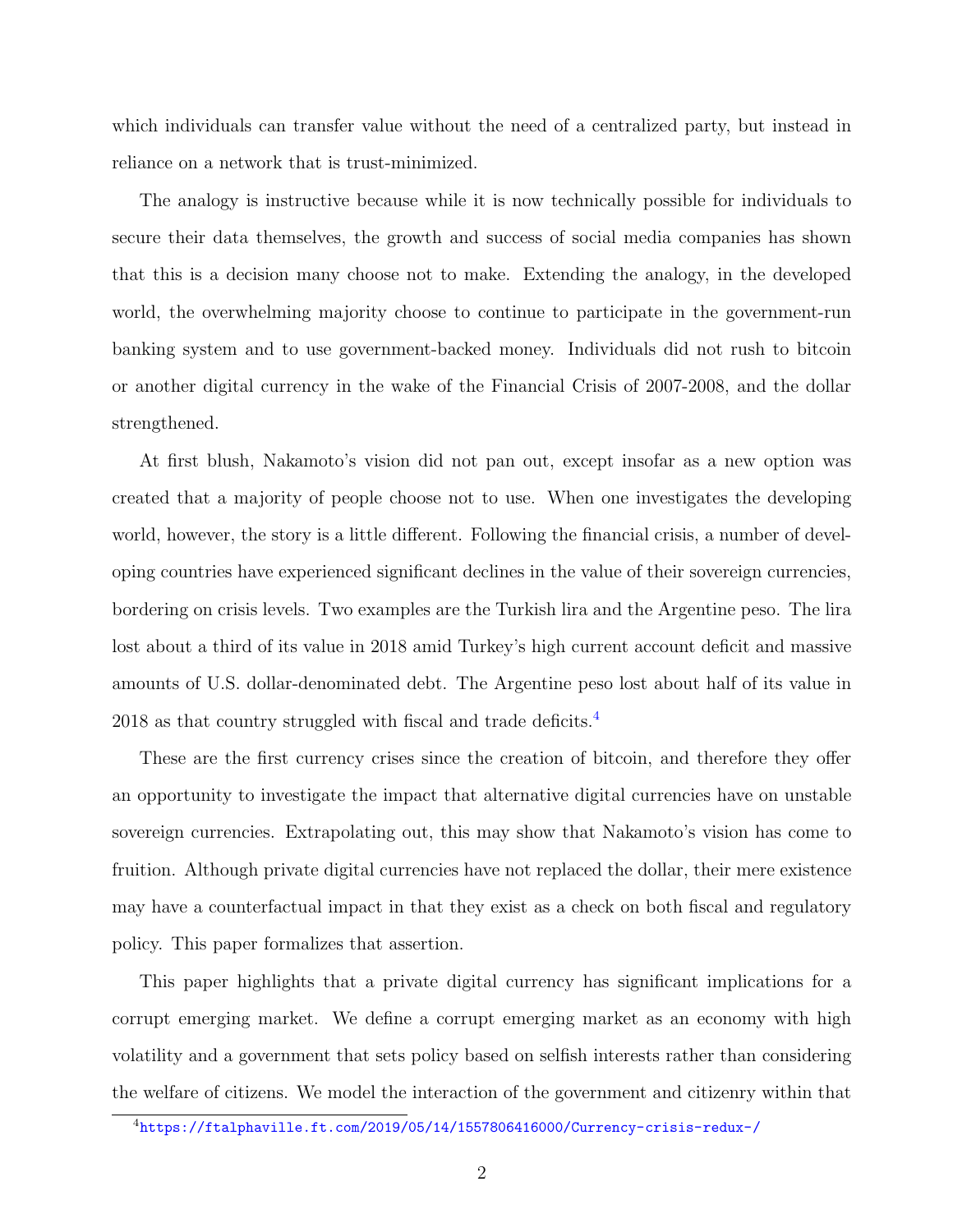setting. We allow for endogenous fiscal, monetary and regulatory policy. We establish three main findings.

Our first finding establishes that citizens gain from the existence of the private digital currency. Citizens accrue those gains through two channels. First, as documented by [Dyhrberg](#page-19-0) [\(2016\)](#page-19-0), private digital currencies offer diversification. We demonstrate that this diversification generates welfare gains for citizens. Second, the private digital currency serves as competition for local investment so that the existence of the private digital currency restrains monetary policy, thereby generating lower inflation.

Our second finding highlights that private digital currencies encourage local investment. This finding also operates through two channels. First, we show that a private digital currency generally serves as a complement rather than as a substitute for local investment so that citizens, when given access to a private digital currency, not only invest in that currency but also expand investment in the local economy. Second, the existence of the private digital currency disciplines monetary policy by creating an alternative to local fiat. That monetary policy discipline reduces inflation and results in higher returns from investment which in turn encourages higher local investment.

Our third finding demonstrates that the government may gain from permitting the private digital currency within the local economy. This finding arises because the government extracts revenue gains from citizens through taxation. Higher local investment generates higher tax revenues for the government. The government permits the private digital currency because of the additional revenue without regard to citizen welfare. This finding is particularly important because it implies that the previously discussed citizen welfare gains arise in equilibrium.

Our paper contributes to a growing literature that studies blockchain economics and cryptocurrencies. That literature dates back to [Yermack](#page-21-0) [\(2015\)](#page-21-0) which provides the first study of bitcoin's return properties. Since then, the literature has exploded into several rich sub-fields. [Harvey](#page-19-1) [\(2016\)](#page-19-1) and [Yermack](#page-21-1) [\(2017\)](#page-21-1) provide overviews of blockchain as it relates to finance. Biais, Bisière, Bouvard, and Casamatta [\(2019\)](#page-19-2) and [Saleh](#page-20-0) [\(2019a\)](#page-20-0) analyze the game-theoretic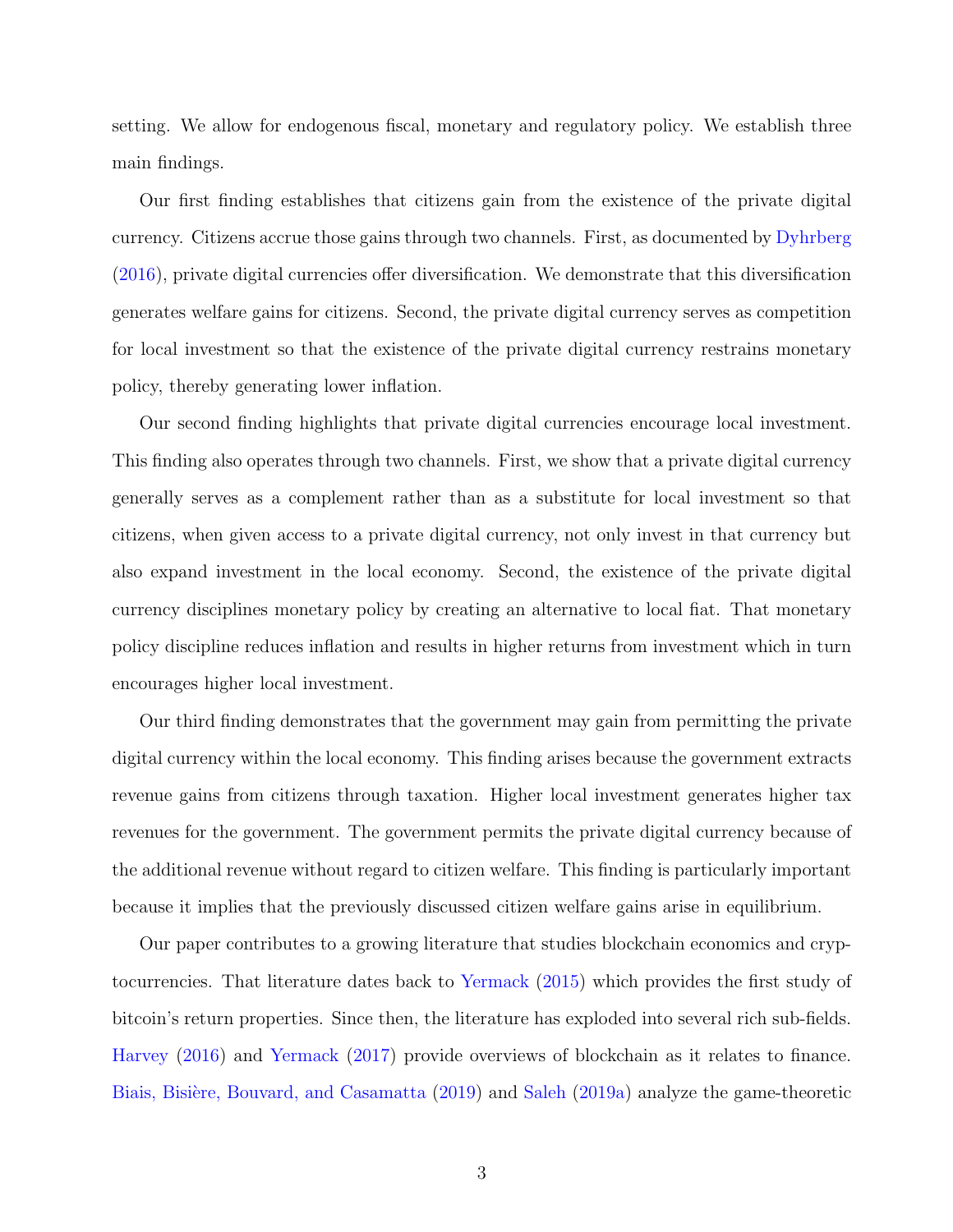aspects of prominent consensus protocols. [Easley, O'Hara, and Basu](#page-19-3) [\(2019\)](#page-19-3) and [Huberman,](#page-20-1) [Leshno, and Moallemi](#page-20-1) [\(2019\)](#page-20-1) investigate the role that fees play within Bitcoin. Biais, Bisière, [Bouvard, Casamatta, and Menkveld](#page-19-4) [\(2018\)](#page-19-4) study cryptocurrency pricing. [Hinzen, John, and](#page-20-2) [Saleh](#page-20-2) [\(2019\)](#page-20-2) study and explain the limited adoption of some cryptocurrencies. [Makarov and](#page-20-3) [Schoar](#page-20-3) [\(2019\)](#page-20-3) study arbitrage and price formation within cryptocurrency markets. [Cong and](#page-19-5) [He](#page-19-5) [\(2019\)](#page-19-5) and [Cong, Li, and Wang](#page-19-6) [\(2018\)](#page-19-6) examine economic implications of smart contracts. [Howell, Niessner, and Yermack](#page-20-4) [\(2019\)](#page-20-4) empirically analyze ICOs whereas [Chod and Lyandres](#page-19-7) [\(2018\)](#page-19-7) and [Li and Mann](#page-20-5) [\(2018\)](#page-20-5) develop underlying economic theory to understand ICOs. [Griffin and Shams](#page-19-8) [\(2018\)](#page-19-8) and [Li, Shin, and Wang](#page-20-6) [\(2019\)](#page-20-6) highlight price manipulation within cryptocurrency markets. [Foley, Karlsen, and Putnins](#page-19-9) [\(2019\)](#page-19-9) establish that a significant proportion of Bitcoin transactions pertain to illegal activity.

Our paper relates most closely to [Dyhrberg](#page-19-0) [\(2016\)](#page-19-0), [Yu and Zhang](#page-21-2) [\(2018\)](#page-21-2) and [Saleh](#page-20-7) [\(2019b\)](#page-20-7). [Dyhrberg](#page-19-0) [\(2016\)](#page-19-0) empirically establishes the hedging value of a cryptocurrency. We theoretically highlight that such value has important welfare implications within emerging markets. [Yu and Zhang](#page-21-2) [\(2018\)](#page-21-2) empirically document demand shifts towards cryptocurrencies during times of local economic distress. Our theory provides an explanation for such shifts. [Saleh](#page-20-7) [\(2019b\)](#page-20-7) examines welfare implications of cryptocurrencies in a different setting but also finds evidence that cryptocurrencies may enhance welfare. Our paper also relates closely to [Raskin and Yermack](#page-20-8) [\(2016\)](#page-20-8), which discusses digital currencies in the context of central banking.

The remainder of this paper is organized as follows. Section [2](#page-5-0) provides a typology for classifying the various digital currencies that exist. There is no systematic evaluation of the different types of digital currencies and such a typology will be helpful not only for the purposes of this paper but also for future research. This paper's focus is on private decentralized digital currencies. These are the unique innovation that has sprung forth from the creation of bitcoin and blockchain. There will be a brief discussion of centralized public digital currencies, also known as central bank digital currencies. The paper expresses skepticism over the novelty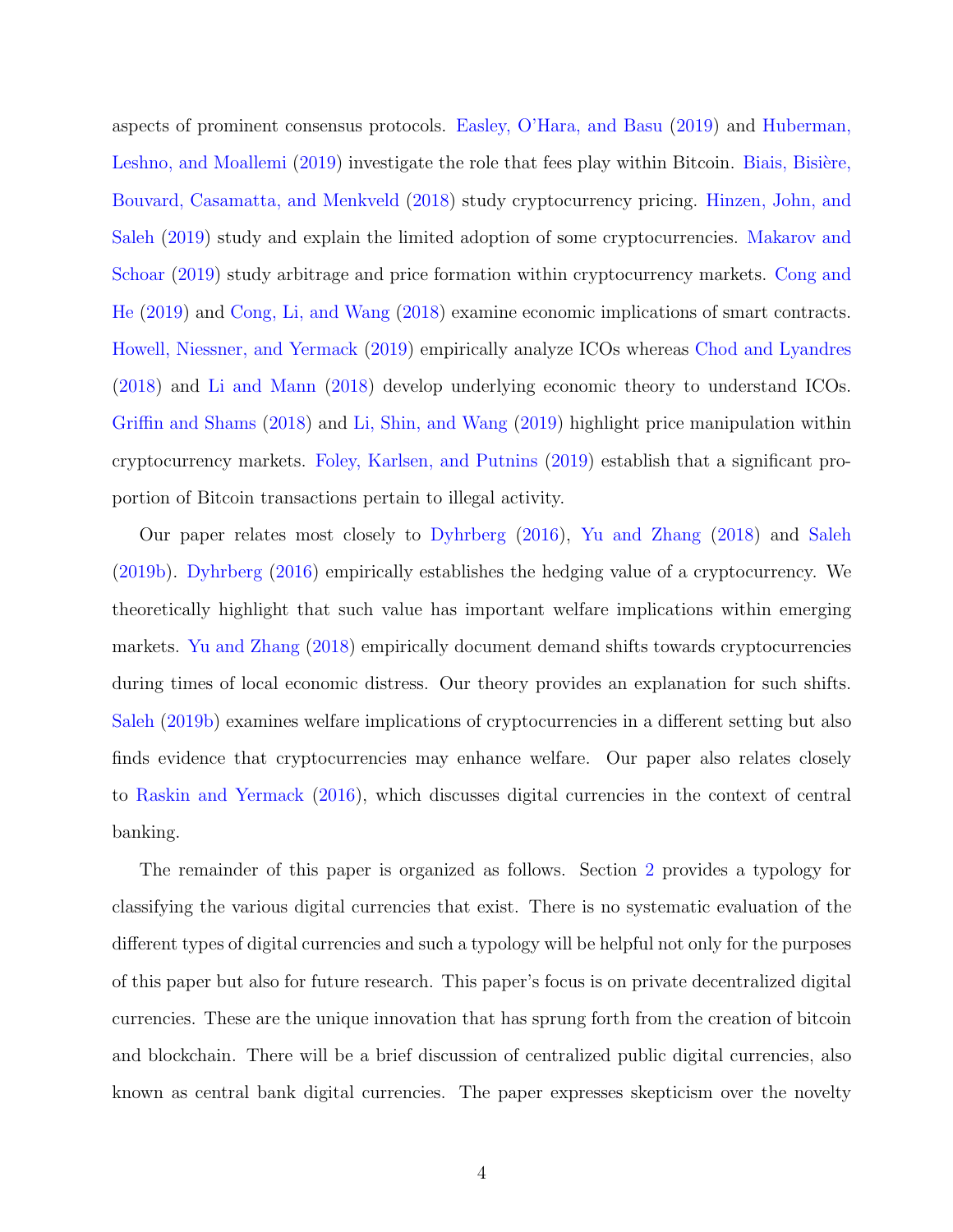of central bank digital currencies, which in many ways simply mimic the existing financial structure of many governments. Section [3](#page-11-0) provides a formal economic analysis of the effect of a private digital currency on a corrupt emerging market. We find that a private digital currency enhances citizen welfare, encourages local investment, and induces a permissive regulatory policy. Section [4](#page-18-0) concludes.

# <span id="page-5-0"></span>2 Typology

Before analyzing the impact digital currencies have in unstable monetary regimes, it is necessary to lay out a classification of these instruments. This paper offers a typology of digital currency along two axes: state-sponsorship and centralization.

With respect to state-sponsorship, digital currencies can be either public or private. Public digital currencies have some relationship to a sovereign state. Private digital currencies do not have a relationship to a sovereign state, but are instead governed by private individuals or entities. The key distinction here, which will be discussed later, comes with respect to legal enforcement. State-sponsored currencies have the backing of an entity that is able to enforce laws that privilege the currency. There are a number of ways to privilege the sovereign's money, such as legal tender laws or taxation of competing currency. Whatever the method, public currencies possess some legal privilege relative to other currencies.

The second factor in our typology is centralization. A digital currency can either be centralized or decentralized. A number of definitions exist for centralization. For instance, some make a mathematical calculation of centralization based on the number of market participants, nodes, miners, or other metrics. This paper adopts a different definition.

A digital currency is centralized if it has formal barriers to entry that prevent participation in the software writing and validation process of the network. This definition asks whether the code can be changed through some kind of consensus mechanism. If a party is not prevented from participating in the network or there is no one there to prevent that party from participating, then the network is decentralized. This is a qualitative understanding of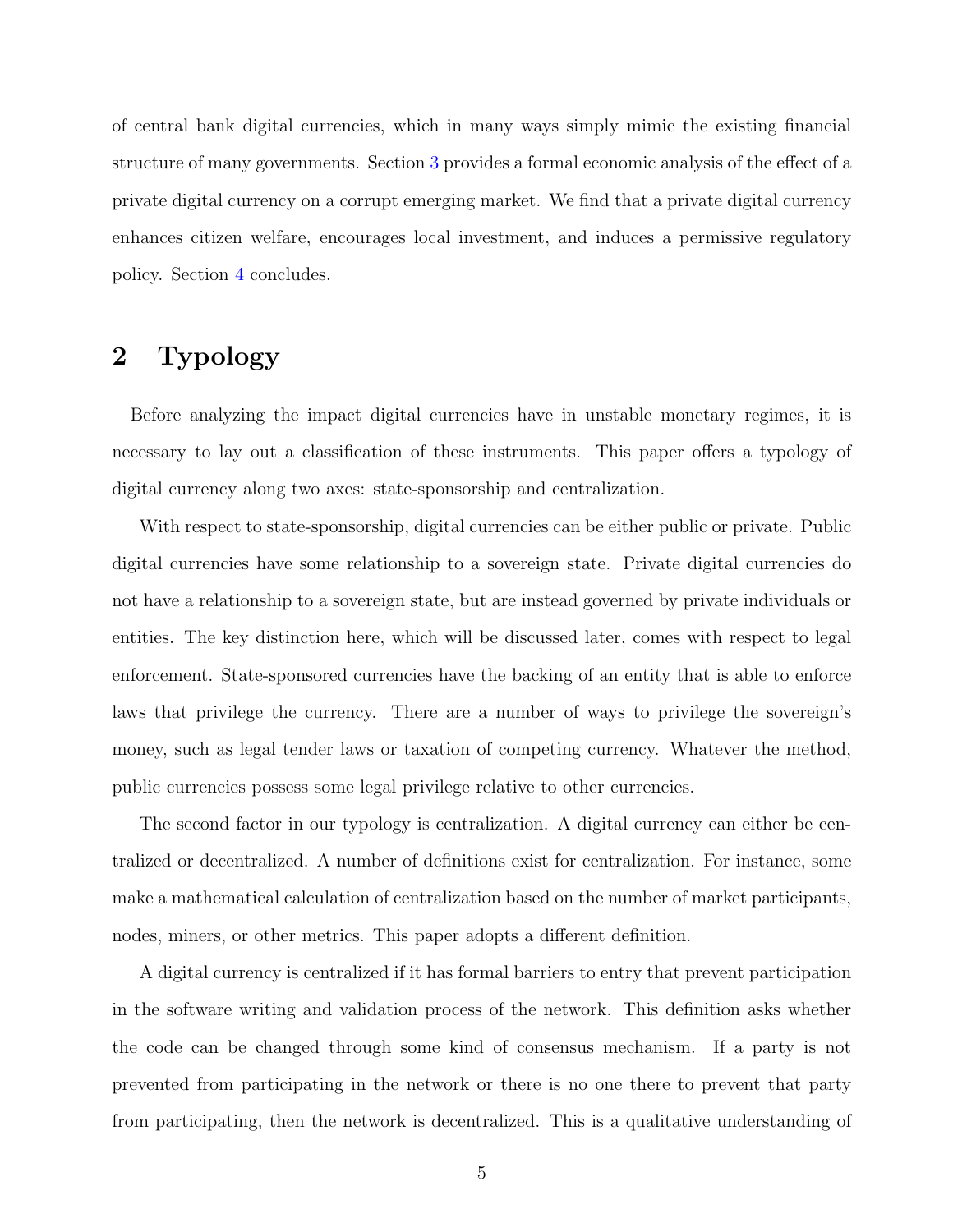centralization that has a parallel in antitrust theory. In evaluating barriers to entry to a given industry, there are both formal and economic barriers to entry. A formal barrier would be legal prohibitions or requirements that prevent a new entrant from challenging an incumbent. An economic barrier would be phenomena like economies of scale or upfront capital investments that create costs for a new entrant who wishes to challenge an incumbent.

This analysis equally applies to digital currencies. Formal barriers to entry indicate a centralized currency. Such barriers may prevent a node from validating a transaction or prevent an individual from accessing and proposing alterations to the codebase. This paper focuses on formal barriers because in the context of emerging markets with unstable monetary regimes, what is relevant is the ability to offer competing alternatives. Whether those alternatives are economically viable – especially as compared with the domestic fiat currency – is one of the topics of this paper.

Finally, it is worth noting that these distinctions are confirmed by the Securities and Exchange Commission's ("SEC") "Framework for 'Investment Contract' Analysis of Digital Assets." The jurisdiction of the SEC is bounded by statutory language that gives it the ability to take enforcement actions against securities and the catchall "investment contracts." In defining which digital assets are securities and which are currencies, the SEC had to articulate some principles. [Hinman](#page-20-9) [\(2018\)](#page-20-9) and [Henderson and Raskin](#page-20-10) [\(2019\)](#page-20-10) have pointed to decentralization as one of the important principles for classifying digital assets as digital currencies and this decentralization is a formal, not an economic one.

## 2.1 Application of Typology

In applying this typology, the first category that exists is private decentralized digital currencies. The canonical example is bitcoin. Bitcoin has no privileges or legal protections granted to it by the government. It is decentralized because it is written and maintained in an open source manner and there are no formal barriers to participation in the Bitcoin blockchain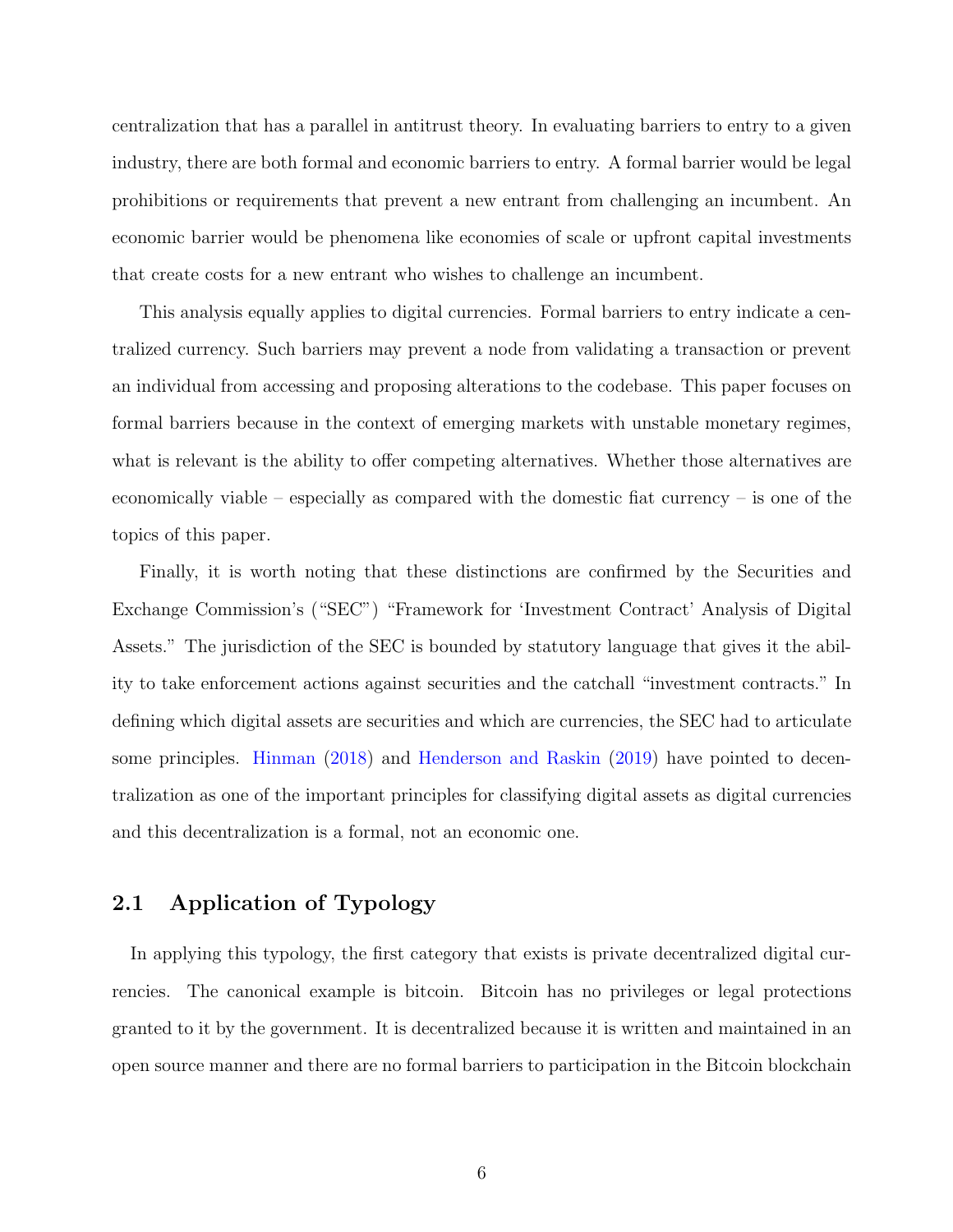network. Anyone with computing power is able to act as both a node and a miner.<sup>[5](#page-7-0)</sup> Litecoin and ether are other examples of private decentralized digital currencies. This category has an analog in precious metals used as currency. Gold and silver are no longer backed or privileged by any government, and anyone can mine these precious metals.

The second category is private centralized digital currencies. These are currencies that are typically run by a closely held company or consortium that exercises control over the protocol that issues and maintains the currency. The networks that create and manage these currencies give formal privileges to certain participants and not others. Those who participate in the currency place trust in a third party for a number of features, including supply, security, and fungibility. Examples of this kind of currency include custodial stablecoins, Libra, and e-gold.

The third category is public centralized digital currencies. A number of sovereign states have announced plans to issue their own digital currencies. These proposals are discussed in-depth below, but the common feature is that the sovereign itself controls the protocol, codebase, and interactions with the network. Essentially all sovereign currencies today are public centralized digital currencies. They are digital because most of the money that exists in the world does not exist in physical form. Their backing and management is achieved by sovereign states with legal protections and privileges. For instance, only the U.S. federal government through its instrumentalities like the Federal Reserve can issue U.S. dollars; no other entities are able to participate formally in monetary policy.

The fourth are public decentralized digital currencies. These are currencies that have the backing of a sovereign, but the sovereign does not seek to exercise control over the currency. In the digital realm, such a currency does not currently exist. The closest analog would be gold, silver, or commodity standards that governments have adopted at certain points in history. One of the rationales behind the gold standard, for instance, is that the state would give primacy to a currency that was out of its control, which was another way of saying that they would commit themselves to a non-discretionary monetary policy. The amount of gold

<span id="page-7-0"></span><sup>5</sup> Indeed, it is technically possible, although practically not feasible, to validate transactions without computing power.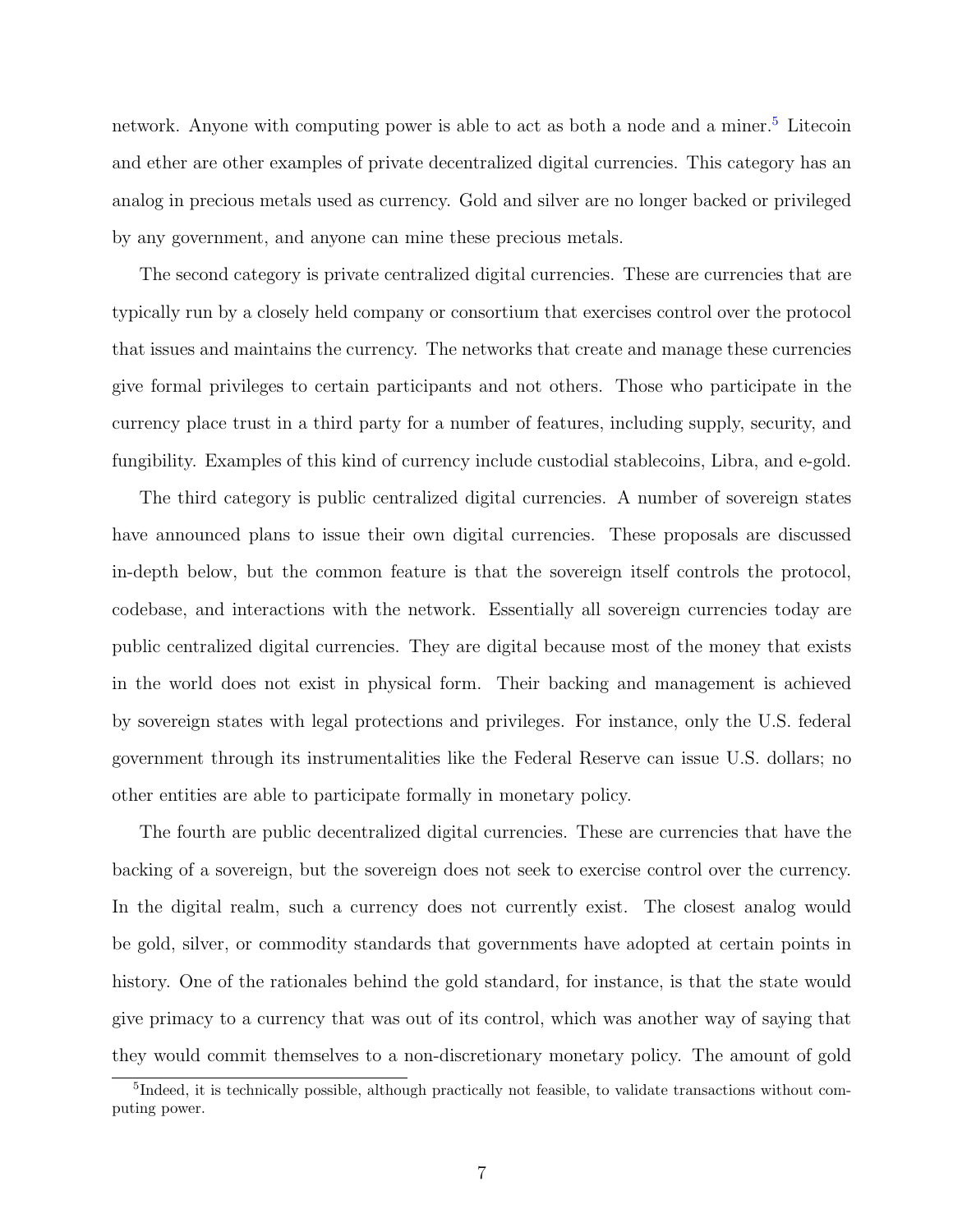in circulation and its features could not be controlled by a central authority. That the central authority still gave privileges to gold is akin to a developing country adopting the U.S. dollar as its standard. A gold standard or any public decentralized currency is the government accepting the position that the market or some external entity can produce a better money than it can.

This article focuses on public centralized and private decentralized currencies for our economic analyses. We will begin with a discussion of various central banks' proposals for digital currencies.

## 2.2 Central Bank Digital Currencies

At first glance, the idea of a central bank digital currency sounds antithetical to the motivating political force behind the creation of bitcoin and other digital currencies, namely, to compete with sovereign-backed banking systems. As mentioned above, the genesis block of the Bitcoin blockchain makes reference to the instability of the fractional reserve banking system and the state-sponsorship of banking institutions.

A number of countries have announced plans to issue or investigate the use of digital currencies. Some examples include Sweden, China, Russia, Venezuela, and the Marshall Islands.[6](#page-8-0)

It is clear that the proposals for central bank digital currencies are public, centralized proposals. These proposals very closely resemble the "Chicago Plan" of narrowing the banking system by allowing individuals and smaller institutions to hold deposits directly at the central bank. Such a plan is currently being revived by the Federal Reserve.[7](#page-8-1) There are both advantages and disadvantages of this proposal, but they are not the advantages that undergird the rationale of decentralized private digital currencies. A blockchain is almost certainly

<span id="page-8-0"></span><sup>6</sup>See <https://www.riksbank.se/en-gb/payments--cash/e-krona/>, [https://www.npr.org/2019/07/](https://www.npr.org/2019/07/31/742223881/facebooks-digital-money-plan-raises-stakes-for-china-s-cryptocurrency-ambitions) [31/742223881/facebooks-digital-money-plan-raises-stakes-for-china-s-cryptocurrency-ambitions](https://www.npr.org/2019/07/31/742223881/facebooks-digital-money-plan-raises-stakes-for-china-s-cryptocurrency-ambitions), <https://www.nytimes.com/2018/01/03/technology/russia-venezuela-virtual-currencies.html> and <http://time.com/money/5186316/this-is-the-first-country-to-adopt-a-cryptocurrency-as-its-official-currency/>

<span id="page-8-1"></span><sup>7</sup><https://www.federalreserve.gov/newsevents/pressreleases/files/other20190805a2.pdf>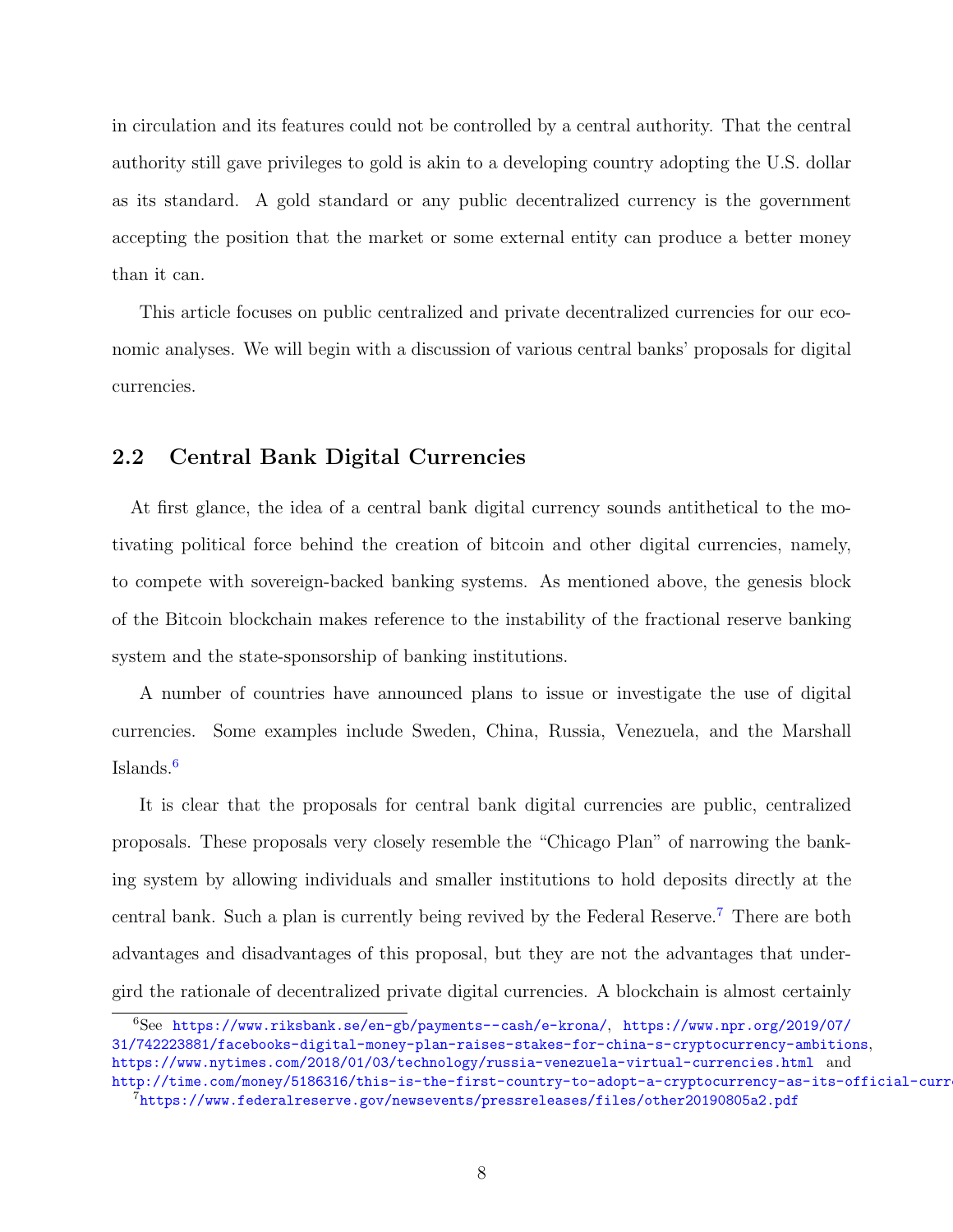not needed to have such a narrowing of the banking system. More traditional databases and technical solutions can be used by the government to keep track of its digital money. This could be similar to the technology used by existing centralized financial services companies like PayPal and Visa.

For a particular case study, in 2016 Sweden's Riksbansk said that research would be done towards launching an e-krona, which would be issued by the central bank. As with all of these programs, details were scarce, but the thrust of the proposal was to hasten Sweden's move away from cash. According to the Riksbank, "[s]ix out of ten people in Sweden have used cash as a means of payment in the last month. The corresponding figure for 2016 was eight out of ten."[8](#page-9-0) There are a number of reasons that governments wish to move away from cash, including combating tax evasion, as well as monitoring the financial activity of their citizenry. Privacy advocates are skeptical of such an enforced move away from cash and think such transitions should happen naturally if there is a market demand for it.<sup>[9](#page-9-1)</sup>

The innovation of cryptocurrencies has never been their digital nature – digital money has existed almost as long as computers have. The innovation of this new crop of private currencies is the fact that they do not need a central party to verify transactions and maintain the security and reliability of the system. The key question that must be asked when looking at central bank digital currencies is who maintains the codebase that undergirds central bank's digital currency. If it is the central bank itself, then issuance is no different from the existing system except that individuals can hold accounts with the central bank. If private nodes maintain the codebase, then the monetary rules are not governed by the central bank and therefore the currency cannot be considered a central bank digital currency. For the purposes of analyzing digital assets as competing currencies, central bank digital currencies are not different from central bank currencies generally.

<span id="page-9-0"></span><sup>8</sup>[https://www.riksbank.se/globalassets/media/statistik/betalningsstatistik/2018/](https://www.riksbank.se/globalassets/media/statistik/betalningsstatistik/2018/payments-patterns-in-sweden-2018.pdf) [payments-patterns-in-sweden-2018.pdf](https://www.riksbank.se/globalassets/media/statistik/betalningsstatistik/2018/payments-patterns-in-sweden-2018.pdf)

<span id="page-9-1"></span><sup>9</sup>[https://research.stlouisfed.org/publications/review/2018/07/16/](https://research.stlouisfed.org/publications/review/2018/07/16/payment-systems-and-privacy) [payment-systems-and-privacy](https://research.stlouisfed.org/publications/review/2018/07/16/payment-systems-and-privacy)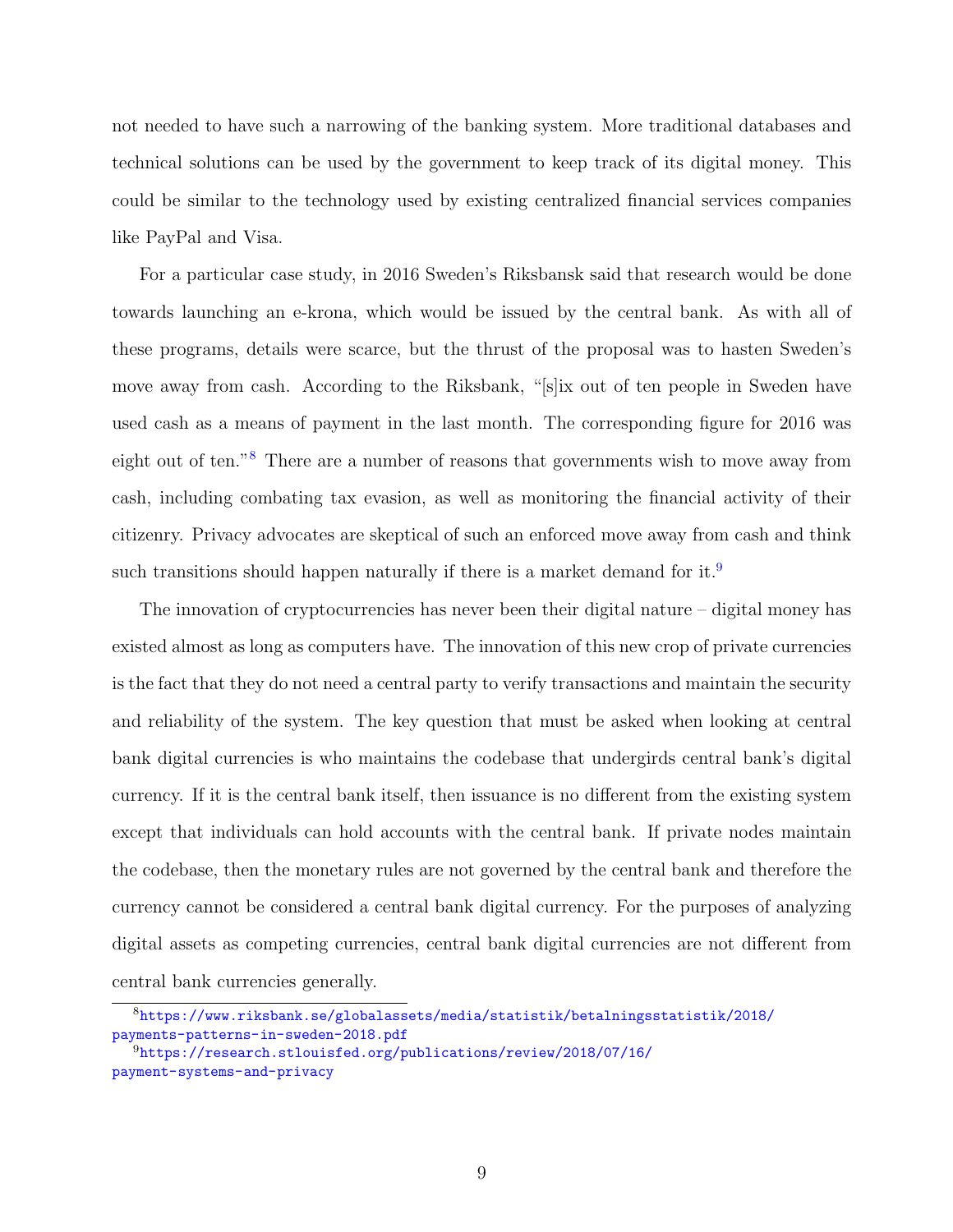## 2.3 Private Digital Currency Competition

There are a number of legal barriers to private digital currencies. These barriers demonstrate why they have the potential to impact the sovereign's monetary policy. Like all monopoly privileges, the rationale behind barriers to entry is to protect incumbents' rates of return. With respect to monetary policy, barriers to competitive currencies prop up the central bank's own currency.

[Raskin and Yermack](#page-20-8) [\(2016\)](#page-20-8) discuss legal tender laws as one of these barriers. Legal tender laws, however, only explain how a public currency initially can come to displace private currencies. Gresham's Law, which is popularly articulated as "bad money driving out the good," explains how debtors would prefer to pay and transact in depreciating currency and if they are able to do so, will. This has been described by [Selgin](#page-20-11) [\(1996\)](#page-20-11) as "placing buyers and sellers in a Prisoner's Dilemma in which the use of 'bad' money represents a unique noncooperative equilibrium." Once the state-backed currency takes hold, the network effects of money come into play and it will become a generally accepted medium of exchange, barring any major failure of the central bank. Were legal tender laws to be repealed, there is some skepticism that there would be a great deal of competition from other currencies.

Without taking a view on the relative potency of each of these barriers, this paper addresses two more barriers to competing private currencies: tax treatment and banking regulation.

With respect to tax treatment, we will look to the United States as an example of how the taxing power can disadvantage private currencies. When an individual's dollars appreciate, he does not have to pay either a capital gain or income tax. This is not the case with other competing forms of currency. When an individual's bitcoins, gold, or euros are sold at an appreciated value, this is a taxable event. The Internal Revenue Service has ruled that bitcoin is treated for federal tax purposes as property. Any disposition must be reported on Form 1040's Schedule D. The gains are taxed as either short- or long-term capital gains depending on whether the asset was held for over a year.

This discourages the use of private currencies as mediums of exchange in two primary ways.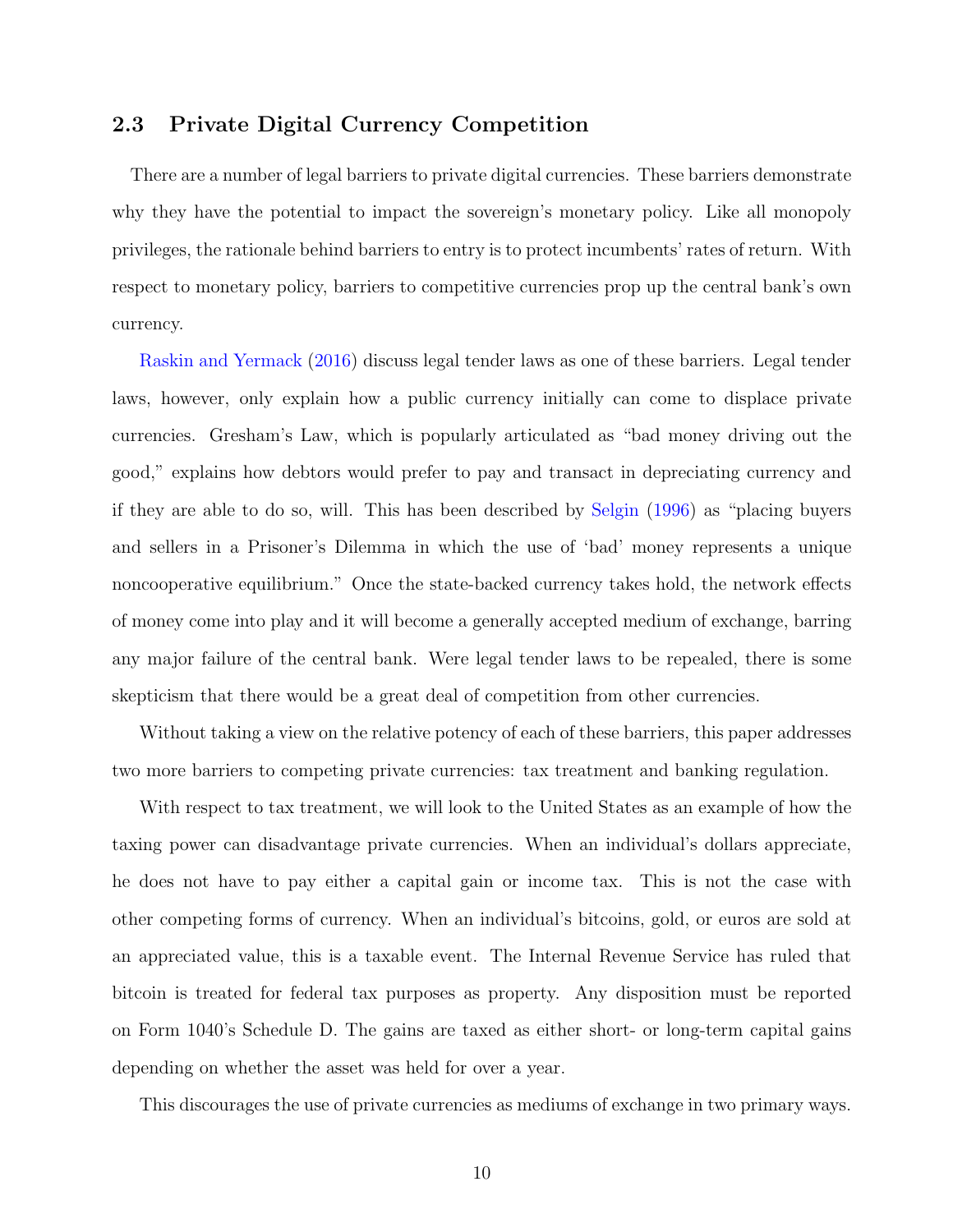First, it raises the actual cost of transactions and second, it increases reporting requirements such that there is greater friction in using alternatives to the U.S. dollar.

One additional legal barrier to the adoption of private digital currencies is the banking regulatory system. There are a number of laws and regulations that make it costly for a new entrant to establish a banking institution that can issue either its own private digital currency or service accounts in a decentralized private digital currency. One such barrier is the ability to obtain a banking charter from the Office of the Comptroller of the Currency. Another aspect of banking regulation is money transmission laws. In the United States, these state-level laws impose certain requirements upon entities that transmit money on behalf of others. These requirements include surety bonds, reporting requirements, and compliance regimes. Finally, at the federal level, the Bank Secrecy Act and other national security considerations require financial institutions to register as Money Service Businesses and establish and maintain antimoney laundering and know-your-customer programs that add additional cost. For established players, these regulatory hurdles are costs that have been integrated and in some cases, larger incumbents have welcomed such regulations and helped to draft them in order to protect themselves from competition.

It is beyond the scope of this paper to evaluate whether such barriers are normatively good or bad. The Modern Free Banking School has questioned many of these barriers. In the following section of the paper, we make a more narrow claim, which is that competing private digital currencies serve as a disciplining mechanism for government monetary policy.

## <span id="page-11-0"></span>3 Theoretical Analysis

This section models the interaction of a citizen and a government within a corrupt emerging market economy. Our analysis reveals that a private digital currency improves citizen welfare and encourages local investment. Moreover, the government finds permitting the private digital currency incentive compatible.

Our results arise because the private digital currency enables the citizen to achieve gains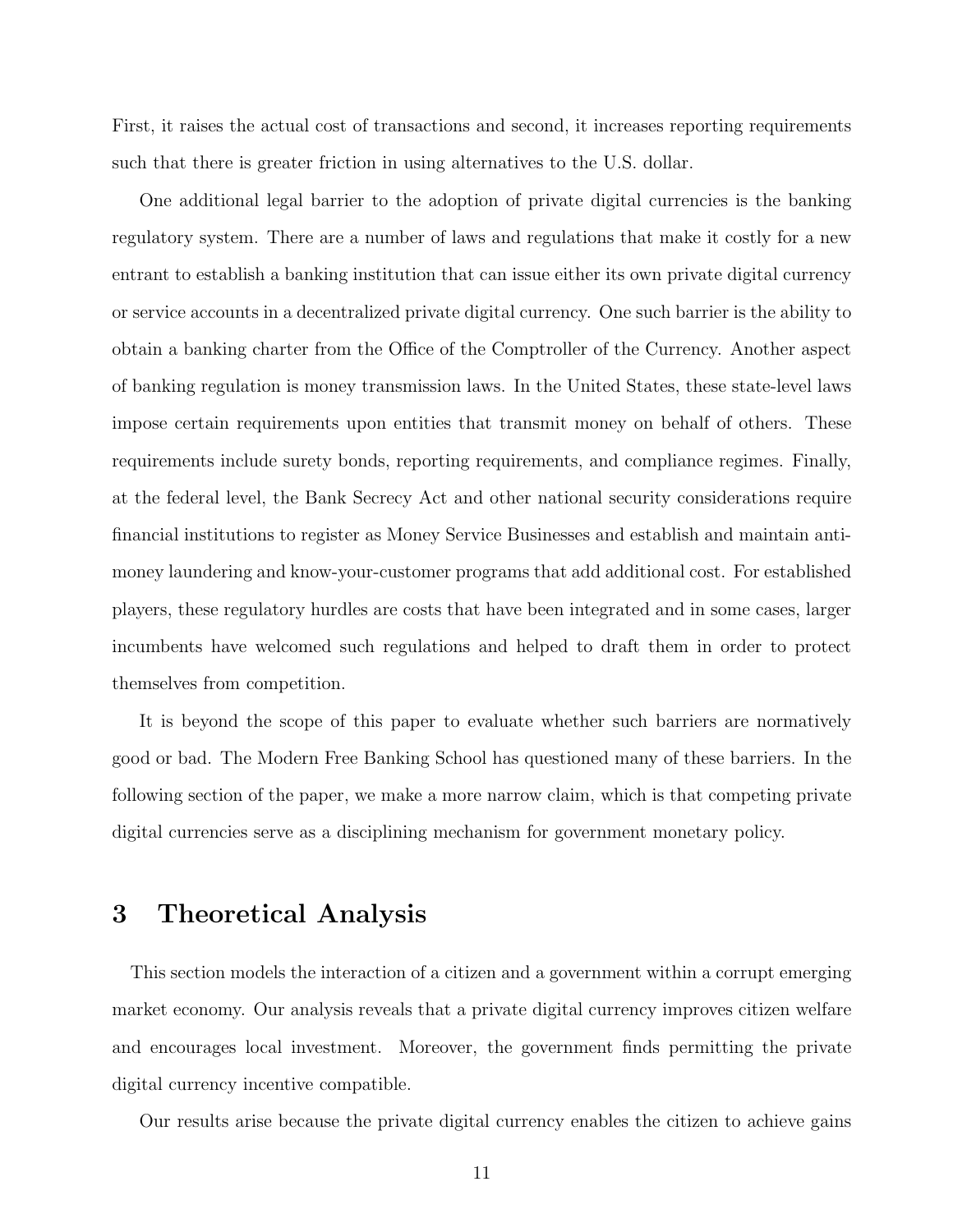from diversification and because the existence of the private digital currency disciplines monetary policy. In turn, that diversification and disciplined monetary policy encourages the citizen to increase local investment. The increased local investment then benefits the government via taxation so that even a selfish government prefers permitting rather than prohibiting the private digital currency. The remainder of this section formalizes the aforementioned discussion.

#### 3.1 Model

We focus on the first two dates,  $t = 0, 1$ , of an infinite horizon economy. The economy consists of a short-lived citizen and a short-lived government. At the initial date,  $t = 0$ , the government sets fiscal and regulatory policy while the citizen, cognizant of government policy decisions, makes an investment decision. Subsequently, uncertainty resolves, the government sets monetary policy and both the government and the citizen consume.

<span id="page-12-0"></span>
$$
\max_{w_k, w_u, w_{dc} \ge 0} \mathbb{E}[r] - \frac{\gamma}{2} \mathbb{V}ar[r]
$$
  
s.t.  

$$
r = \omega_0 (w_k((1 - \tau)r_k - \tau \pi) + w_{dc}r_{dc})
$$

$$
w_k + w_u + w_{dc} = 1
$$

$$
w_{dc} \mathcal{I}_{np} = 0
$$
 (1)

Problem [1](#page-12-0) states the citizen's problem. The citizen possesses mean-variance preferences with risk-aversion  $\gamma > 0$ . She must distribute her wealth,  $\omega_0 > 0$ , across no more than three assets: productive capital, an unproductive asset, and a digital currency. We denote pre-tax productive capital real net returns by  $r_k$  so that  $(1 - \tau)r_k - \tau\pi$  gives the post-tax productive capital real net returns with  $\tau$  denoting the tax rate on nominal profits and  $\pi$  denoting the inflation rate. We denote pre-tax digital currency real net returns by  $r_{dc}$  and assume that digital currency holdings face no taxation so that  $r_{dc}$  also denotes the post-tax digital currency real net return. We assume no taxation of digital currencies to capture the relative difficulty of enforcing taxation of a private digital asset. We assume that the unproductive asset earns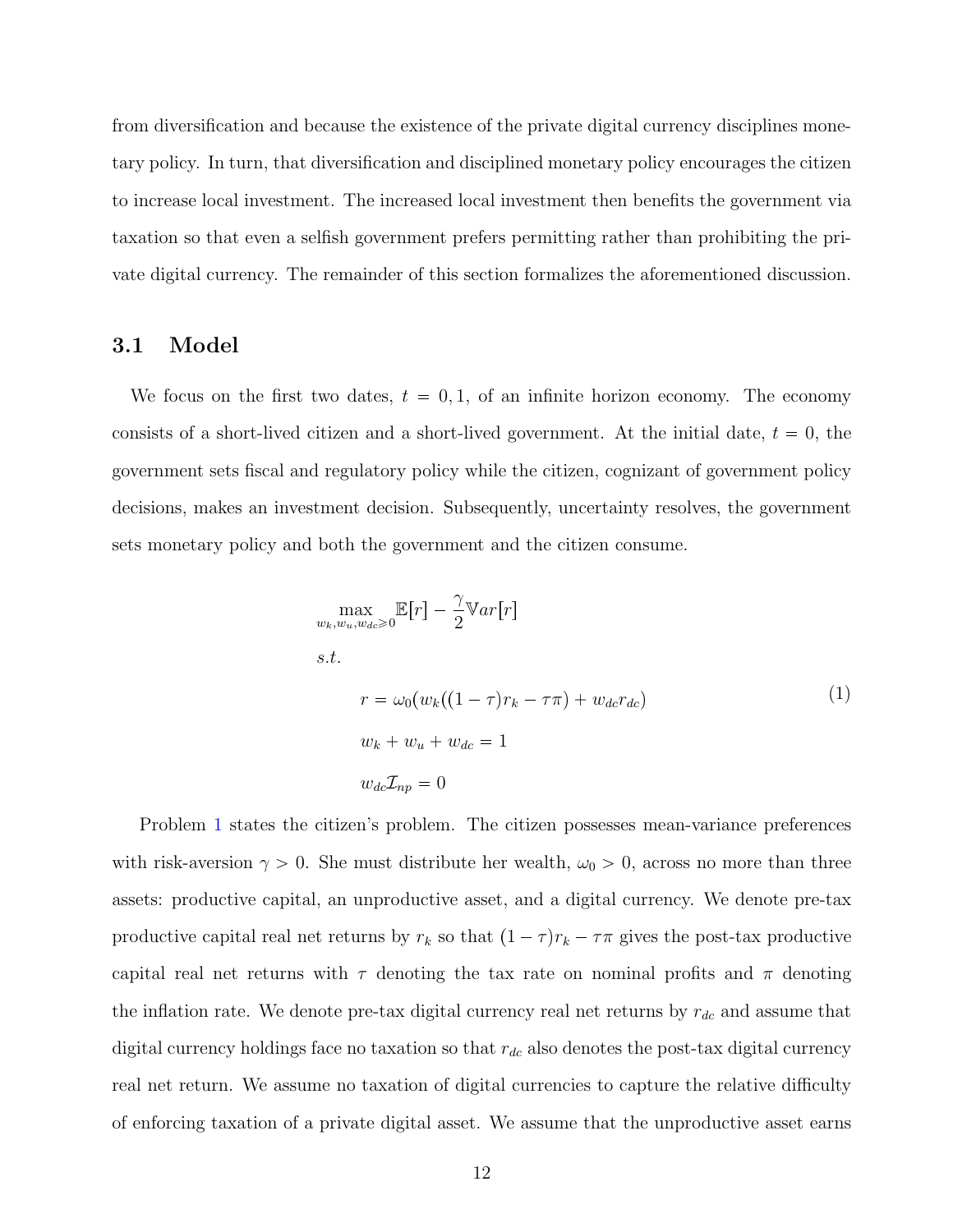no real net return with probability one.

The citizen may always invest in productive capital and/ or the unproductive asset. However, the citizen may invest in the digital currency only if the government permits digital currency holdings.  $\mathcal{I}_{np}$  denotes an indicator equaling one if the government does not permit the citizenry to hold the digital currency.

<span id="page-13-0"></span>
$$
\max_{\tau,\pi,\mathcal{I}_{np}} \mathbb{E}[\tau\omega_0 w_k r_k + S(\tau,\pi,\mathcal{I}_{np})]
$$
  
s.t.  

$$
0 \leq \tau \leq 1
$$
  

$$
\tau \geq 0
$$
  

$$
\mathcal{I}_{np} \in \{0,1\}
$$
 (2)

Problem [2](#page-13-0) states the government problem. The government selects a tax rate,  $\tau$ , and whether to allow trading in the digital currency,  $\mathcal{I}_{np}$ , at the initial date,  $t = 0$ . Subsequent to resolution of uncertainty, at  $t = 1$ , the government selects an inflation rate,  $\pi \geq 0$ .

<span id="page-13-1"></span>
$$
S(\tau, \pi, \mathcal{I}_{np}) = \pi \omega_0 w_k (1 + r_k) e^{-\lambda (\mathcal{I}_{np})\pi}
$$
\n
$$
(3)
$$

The government selfishly maximizes real revenues with no regard to citizen welfare. Government revenues arise from two sources: taxation and seigniorage.  $\tau \omega_0 w_k r_k$  denotes real tax revenue whereas  $S(\tau, \pi, \mathcal{I}_{np})$  denotes real seigniorage revenue. Akin to [Cagan](#page-19-10) [\(1956\)](#page-19-10), we invoke the exchange equation and assume exponential form for velocity of money so that Equation [3](#page-13-1) holds.  $\lambda(\mathcal{I}_{np})$  denotes a function that specifies the sensitivity of the velocity of money to inflation. We assume  $\lambda(1) < \lambda(0)$  to reflect the relative ease of transacting with an additional currency available.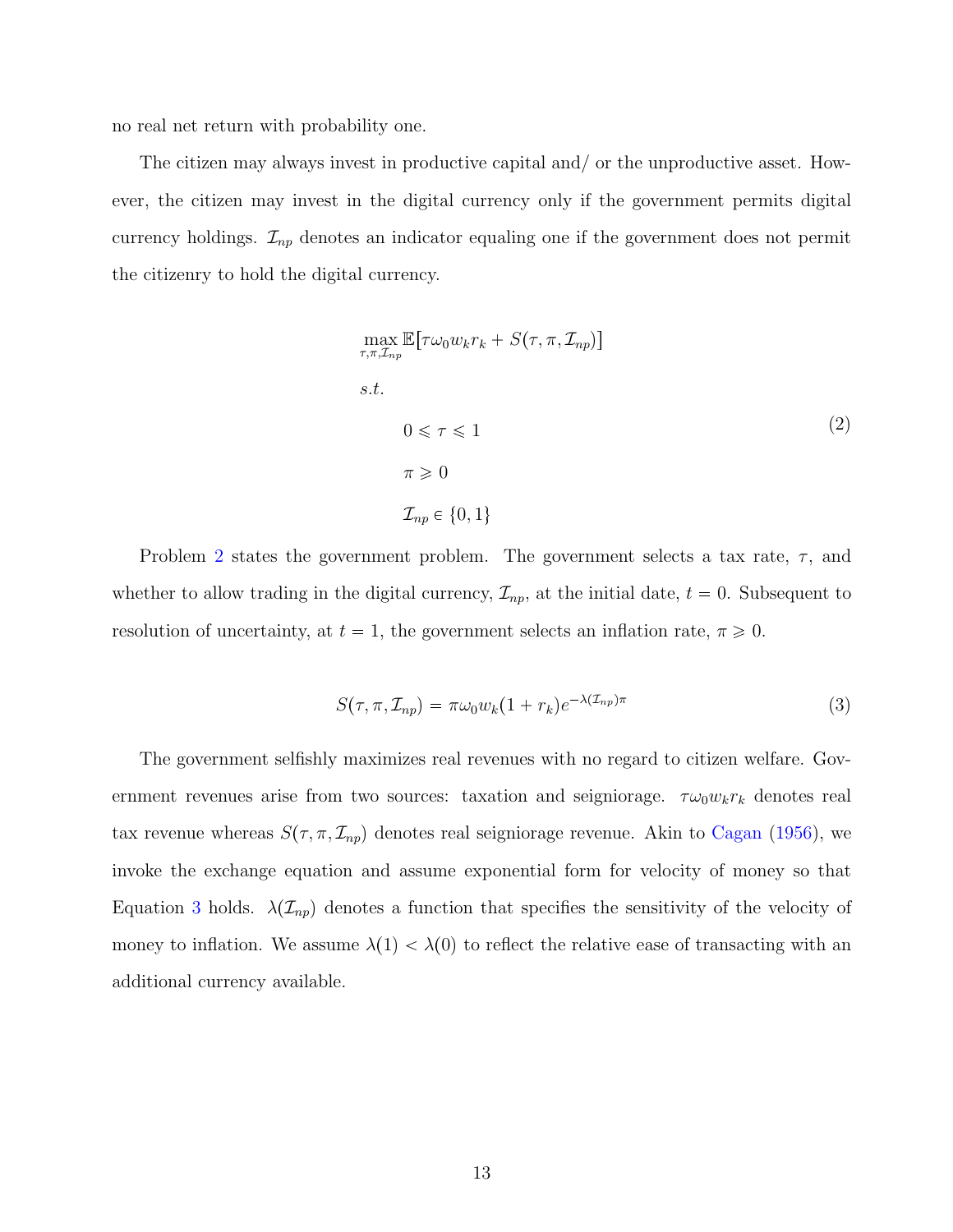### 3.2 Model Solution

As previously noted, our model consists of two dates:  $t = 0, 1$ . At  $t = 0$ , the government selects a tax rate,  $\tau$ , and a regulatory policy,  $\mathcal{I}_{np}$ . Then, taking  $\tau$  and  $\mathcal{I}_{np}$  as given and anticipating an inflation rate,  $\pi$ , the citizen selects a portfolio that solves Problem [1.](#page-12-0) Uncertainty resolves at the beginning of  $t = 1$ . Subsequently, the government selects an inflation rate,  $\pi$ , and pay-offs realize. We solve the model by backward induction.

At  $t = 1$ , the government sets an inflation rate to maximize seigniorage revenues. Increasing the inflation rate yields the government more units of currency but devalues each unit of the currency. Following [Cagan](#page-19-10) [\(1956\)](#page-19-10), we find an interior optimum for the government that depends upon the sensitivity of the velocity of money to inflation. When  $\mathcal{I}_{np} = 0$ , consumers may use the digital currency to facilitate an increased transaction frequency and thus the velocity of money becomes more sensitive to the inflation rate. The government internalizes that incremental sensitivity so that a permissive regulatory policy entails a credible commitment to restrained monetary policy.

At  $t = 0$ , the government sets fiscal and regulatory policy. Fiscal policy equates with selecting a tax rate for capital gains. Regulatory policy equates with selecting whether to permit private digital currency holdings.

With respect to fiscal policy, a lower tax rate translates to lower tax revenue holding capital investment constant. However, a lower tax rate also increases capital investment returns, thereby endogenously increasing capital investment, which in turn raises tax revenue. The government trades off these effects to select an optimal tax rate.

With respect to regulatory policy, permitting private digital currency holdings enables citizens to evade taxation by permitting investment in a non-taxed asset. This permissive regulatory policy also restrains the government's monetary policy for previously discussed reasons. Nonetheless, private digital currency investment provides diversification from capital investment (see, for example, [Dyhrberg](#page-19-0) [\(2016\)](#page-19-0)), so that a permissive regulatory policy may increase capital investment, which in turn increases government tax revenues.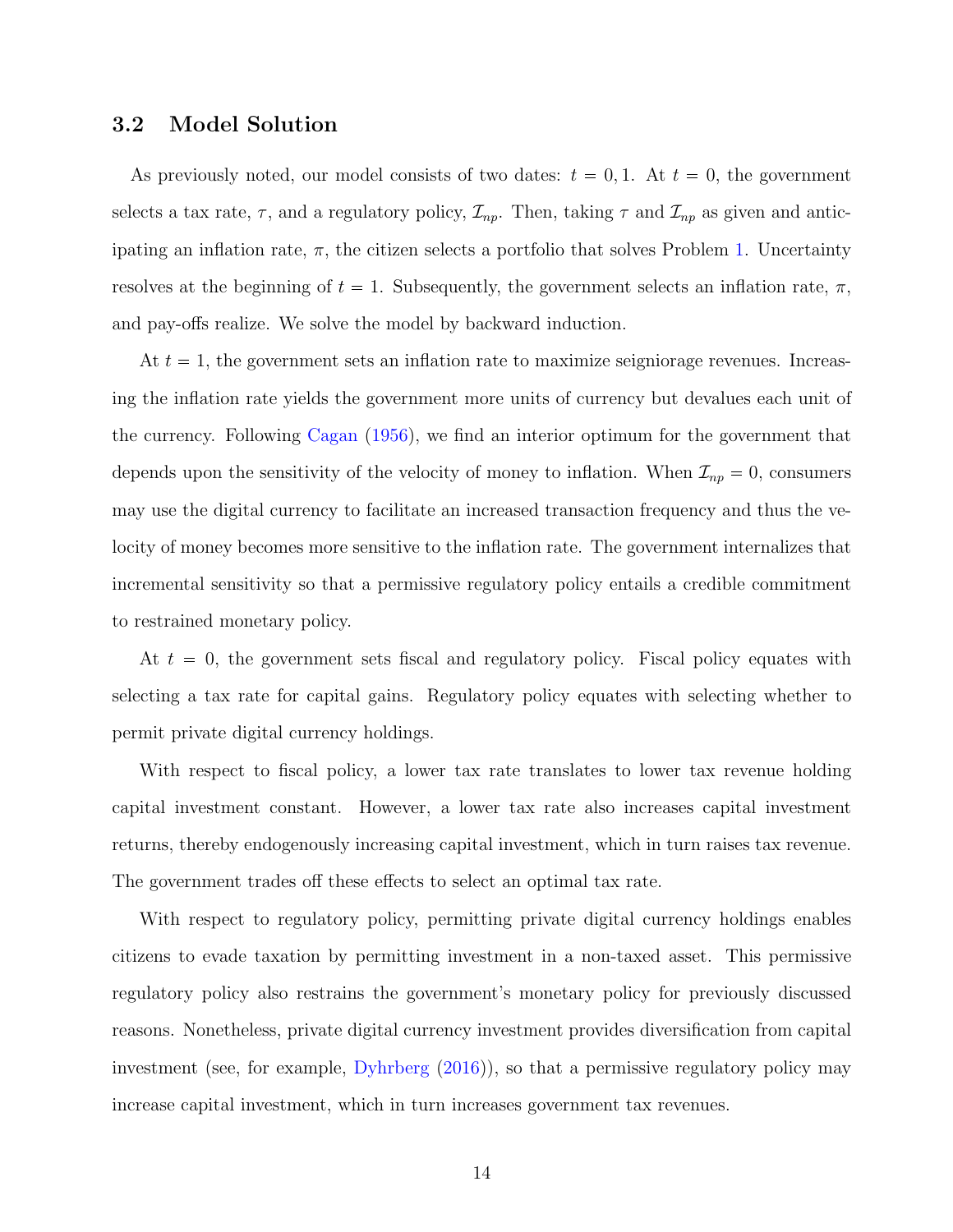#### 3.3 Results

We begin by contrasting outcomes that arise under a permissive regulatory policy (i.e.,  $\mathcal{I}_{np} = 0$ ) with those that arise from a restrictive regulatory policy (i.e.,  $\mathcal{I}_{np} = 1$ ). This contrast enables us to deduce the effect of a private digital currency upon citizen welfare. Subsequently, we endogenously determine whether the government permits trading of the digital currency.

<span id="page-15-0"></span>

Figure 1: This figure depicts the difference between citizen utility under a permissive regulatory regime and citizen utility under a restrictive regulatory regime as  $Corr(r_k, r_{dc})$  varies. Positive differences imply that citizens earn higher utility under a permissive regulatory regime.

Figure [1](#page-15-0) establishes our first finding, that a private digital currency facilitates higher welfare for citizens. The welfare gains are especially pronounced for economies in which local investment correlates negatively with the private digital currency return. This finding arises because lower correlations facilitate more diversification which in turn induces higher citizen welfare. Nonetheless, irrespective of that correlation, the existence of the private digital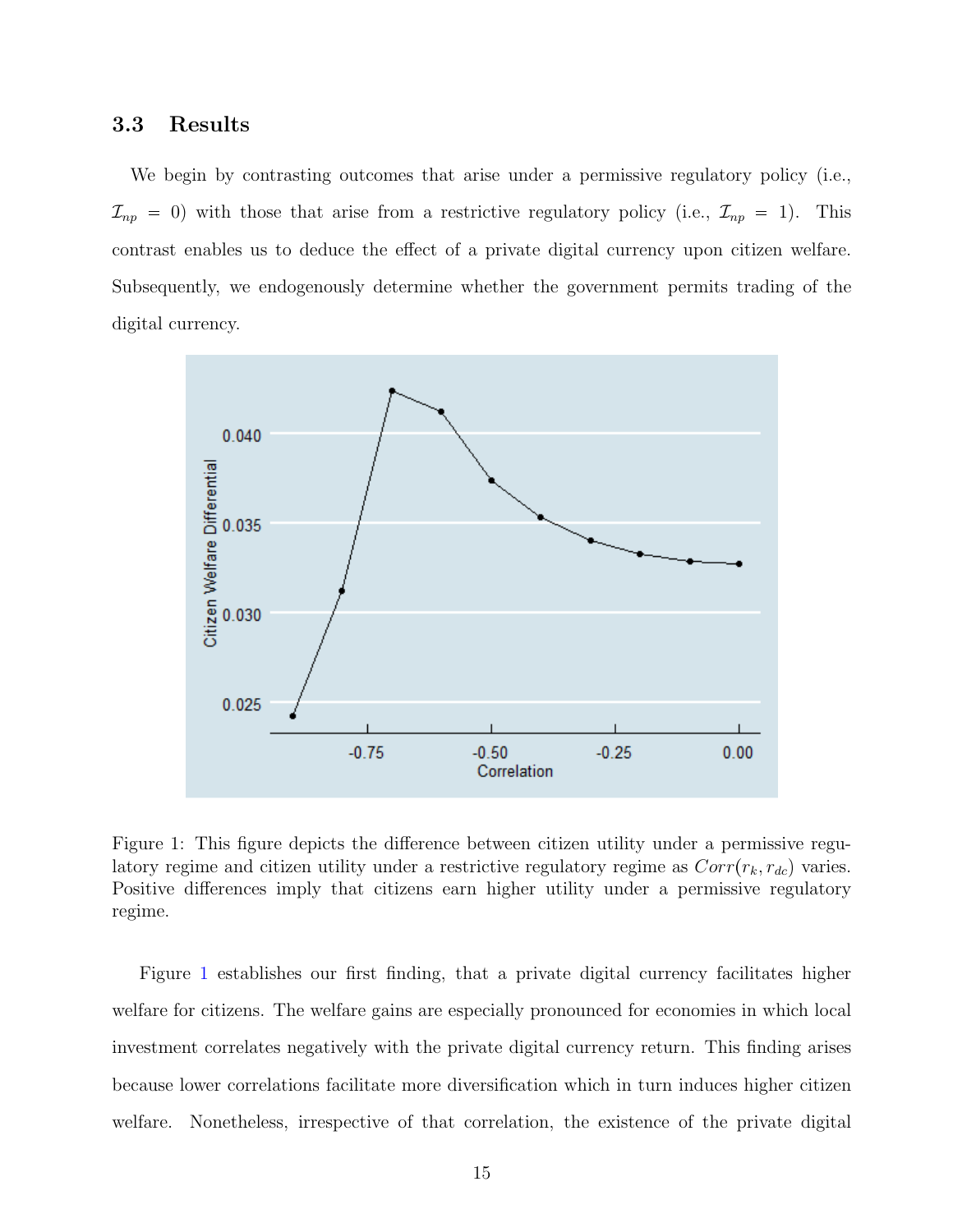<span id="page-16-0"></span>

Figure 2: This figure depicts the difference between local investment under a permissive regulatory regime and that under a restrictive regulatory regime as  $Corr(r_k, r_{dc})$  varies. Positive differences imply that citizens earn higher investment levels under a permissive regulatory regime.

currency imposes discipline upon monetary policy and thereby generates welfare gains for citizens.

Figure [2](#page-16-0) establishes our second finding, that a private digital currency increases local investment within an emerging market economy. This finding arises because the private digital currency serves as a hedge asset (see, for example, [Dyhrberg](#page-19-0) [\(2016\)](#page-19-0) and [Yu and Zhang](#page-21-2) [\(2018\)](#page-21-2)) and therefore complements investment in the local economy. The increased investment effects are more pronounced when local investment returns correlate negatively with the private digital currency return.

Figure [3](#page-17-0) highlights that governments generally benefit from a permissive regulatory policy. That benefit is especially large when correlation between local investment returns and the private digital currency return is negative in sign and large in absolute magnitude. The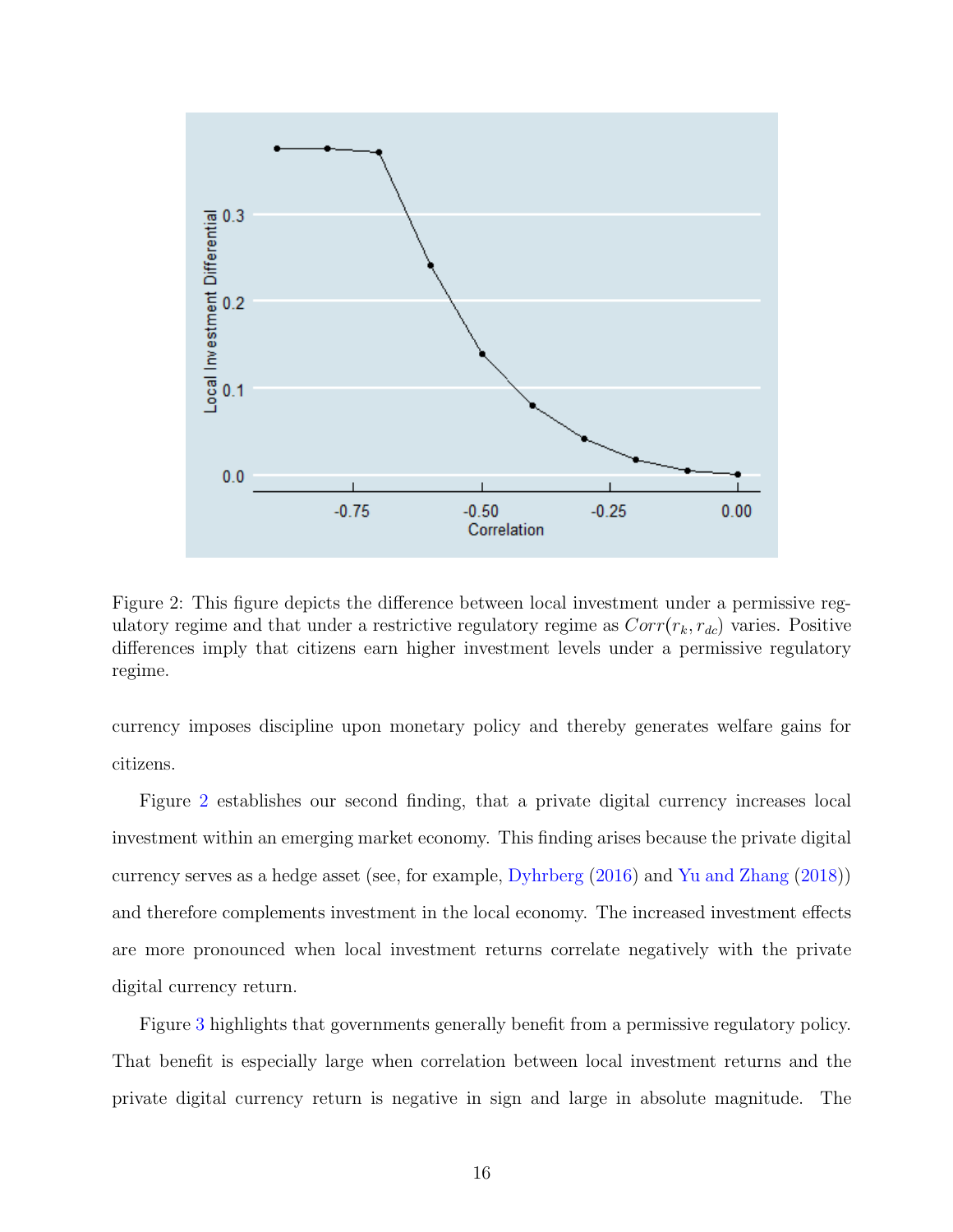<span id="page-17-0"></span>

Figure 3: This figure depicts the difference between government revenues under a permissive regulatory regime and that under a restrictive regulatory regime as  $Corr(r_k, r_{dc})$  varies. Positive differences imply that citizens earn higher government revenues under a permissive regulatory regime.

increased citizen welfare from permitting digital currencies enables the government to raise tax rates, which in turn increases government revenue. Thus, the government gains from permitting digital currencies by extracting some of the citizen welfare gains.

Our results highlight that a corrupt emerging market government generally finds permitting private digital currencies optimal. This result is particularly important because it implies that private digital currencies increase welfare in equilibrium within an emerging market setting despite selfish incentives of a corrupt government. In equilibrium, the government permits trading of private digital currencies. That permissive policy raises both citizen welfare and government welfare. As we have shown, the former arises through diversification gains and a credible commitment to restrained monetary policy, whereas the latter arises because the government exploits such gains to impose higher taxation.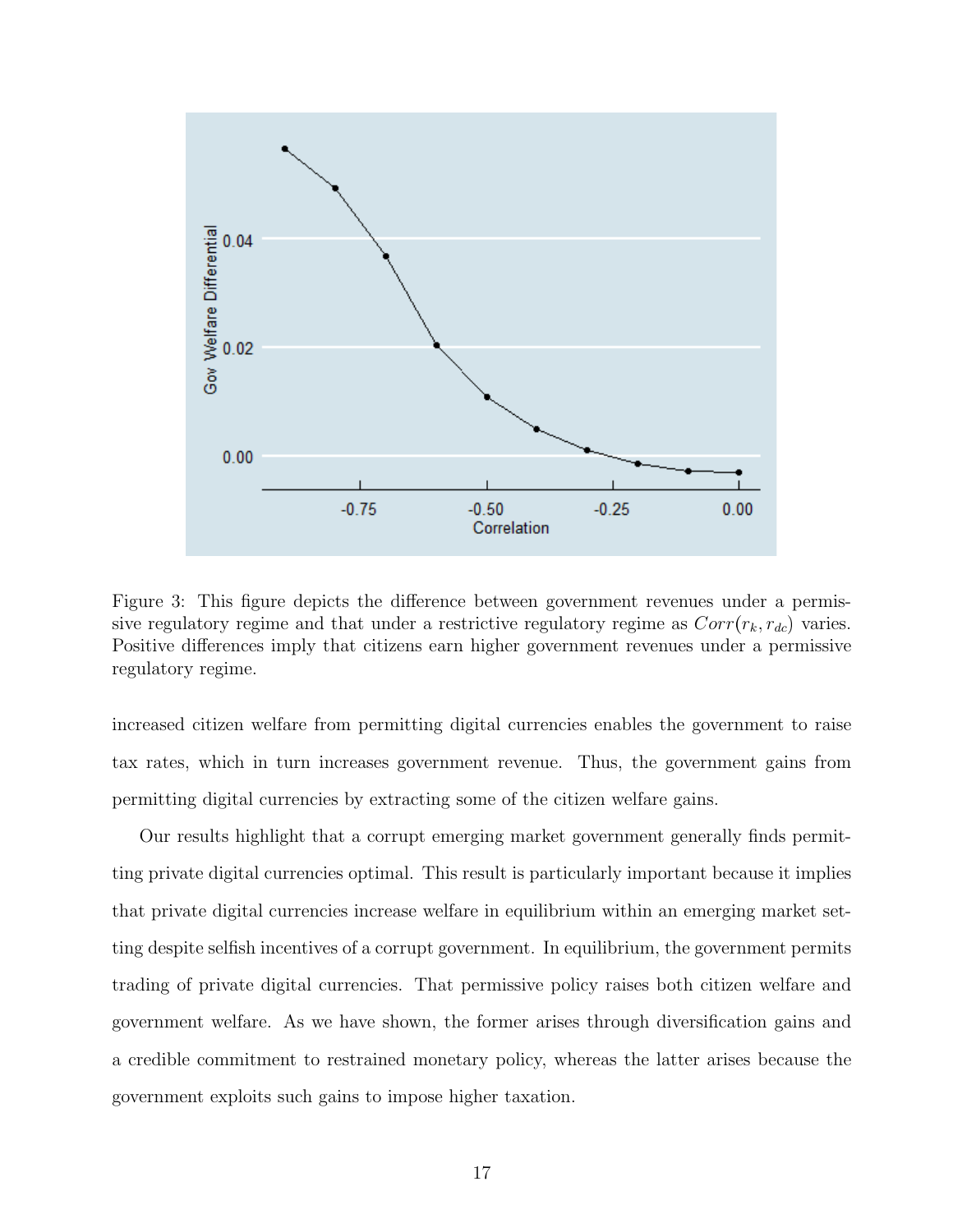# <span id="page-18-0"></span>4 Conclusion

This paper establishes a typology for digital currencies classified along the two axes of statesponsorship and centralization. We conclude that private decentralized digital currencies are a novel invention with important welfare implications for emerging markets. We demonstrate that the existence of private digital currencies disciplines government policy, thereby generating welfare gains. Our work highlights that private digital currencies should not be analyzed as a replacement for traditional money but rather as an important alternative asset.

Whether private decentralized digital currencies will continue to proliferate is beyond the scope of this paper. The history of money, however, suggests that there will always be a demand for a non-state currency that serves as a check on the inflationary monetary tendencies of the sovereign. Should that demand persist, it is likely that some private decentralized digital currency will continue to exist. Our paper demonstrates that an alternative such as bitcoin is to be welcome both from the perspective of the individual and the government as it increases the total welfare of the nation.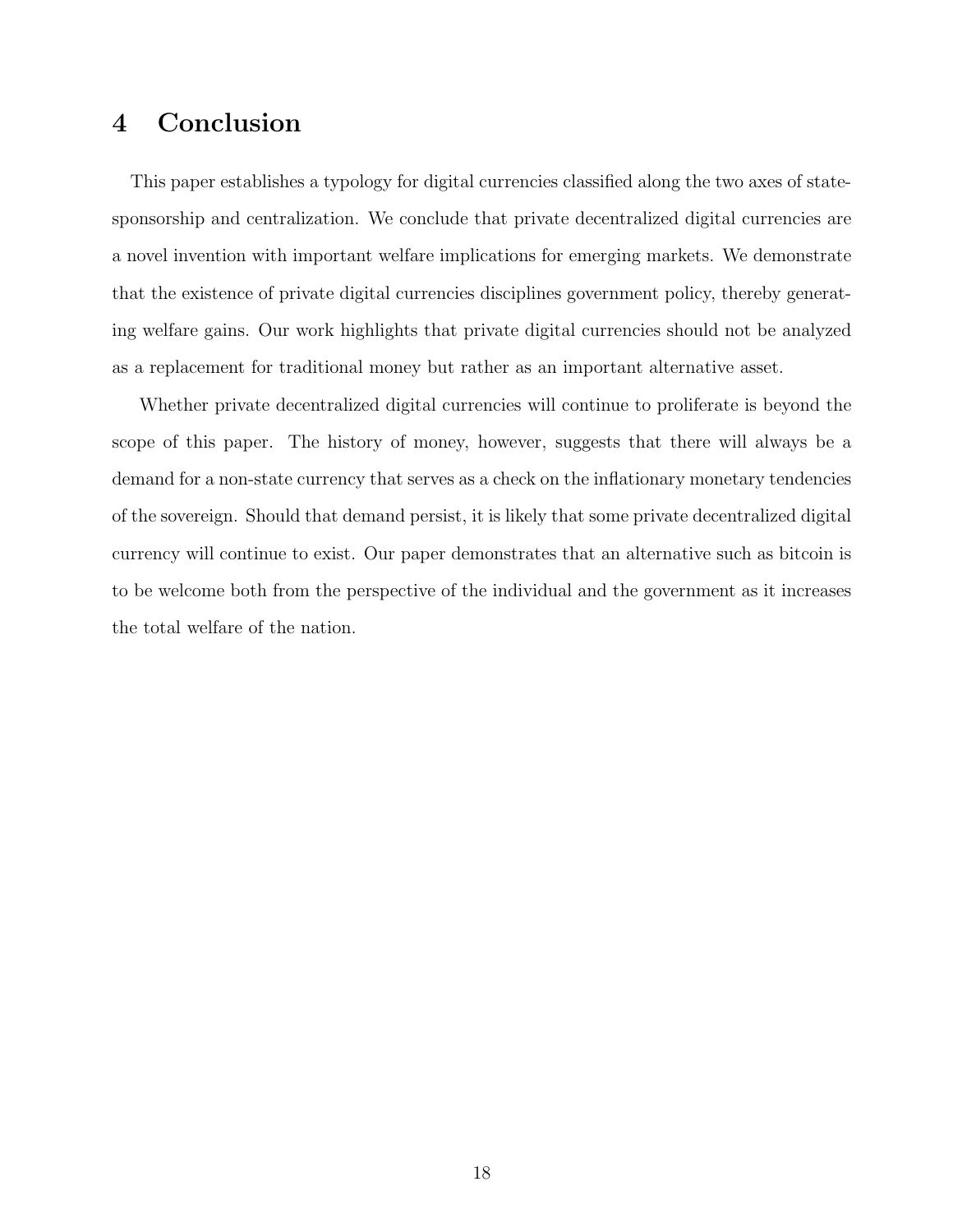## References

- <span id="page-19-2"></span>BIAIS, B., C. BISIÈRE, M. BOUVARD, AND C. CASAMATTA (2019): "The Blockchain Folk Theorem," Review of Financial Studies, 32(5), 1662–1715.
- <span id="page-19-4"></span>BIAIS, B., C. BISIÈRE, M. BOUVARD, C. CASAMATTA, AND A. J. MENKVELD (2018): "Equilibrium Bitcoin Pricing," Working Paper.
- <span id="page-19-10"></span>Cagan, P. (1956): "The Monetary Dynamics of Hyperinflation," pp. 25–117. University of Chicago Press.
- <span id="page-19-7"></span>CHOD, J., AND E. LYANDRES (2018): "A Theory of ICOs: Diversification, Agency, and Information Asymmetry," Working Paper.
- <span id="page-19-5"></span>Cong, L. W., and Z. He (2019): "Blockchain Disruption and Smart Contracts," Review of Financial Studies, 32(5), 1754–1797.
- <span id="page-19-6"></span>Cong, L. W., Y. Li, and N. Wang (2018): "Tokenomics: Dynamic Adoption and Valuation," Working Paper.
- <span id="page-19-0"></span>DYHRBERG, A. (2016): "Hedging Capabilities of Bitcoin. Is it the virtual gold?," Finance Research Letters, 16, 139 – 144.
- <span id="page-19-3"></span>Easley, D., M. O'Hara, and S. Basu (2019): "From Mining to Markets: The Evolution of Bitcoin Transaction Fees," Journal of Financial Economics, Forthcoming.
- <span id="page-19-9"></span>Foley, S., J. R. Karlsen, and T. J. Putnins (2019): "Sex, Drugs, and Bitcoin: How Much Illegal Activity Is Financed Through Cryptocurrencies?," Review of Financial Studies, 32(5), 1798–1853.
- <span id="page-19-8"></span>GRIFFIN, J. M., AND A. SHAMS (2018): "Is Bitcoin Really Un-Tethered?," Working Paper.
- <span id="page-19-1"></span>HARVEY, C. (2016): "Cryptofinance," Working Paper.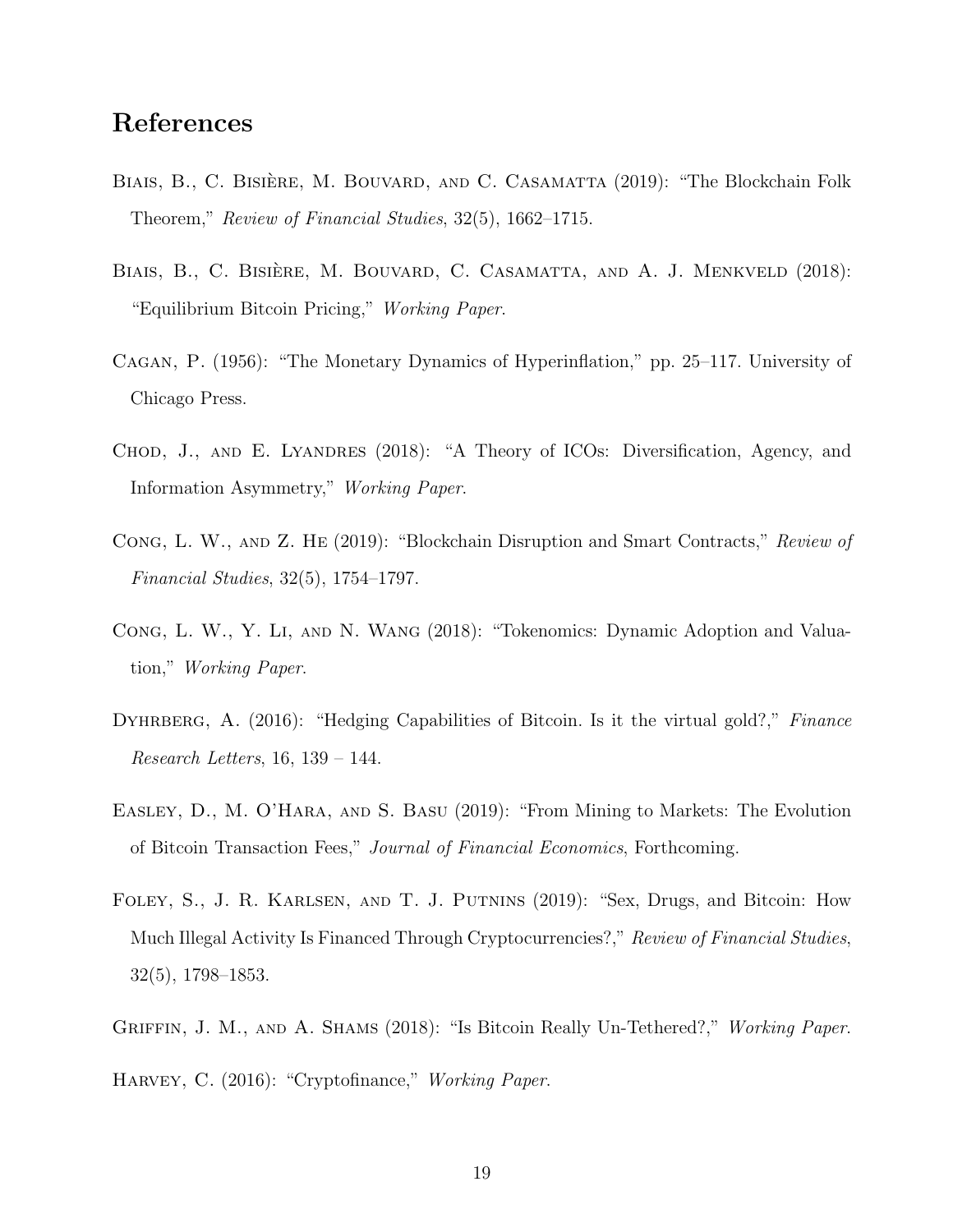- <span id="page-20-10"></span>HENDERSON, M. T., AND M. RASKIN (2019): "A Regulatory Classification of Digital Assets: Toward an Operational Howey Test for Cryptocurrencies, ICOs, and Other Digital Assets," Columbia Law School Review, 44.
- <span id="page-20-9"></span>Hinman, W. (2018): "Remarks at the Yahoo Finance All Markets Summit: Crypto," Remarks by SEC Director, Division of Corporation Finance. Available at [https://perma.cc/](https://perma.cc/W7N4-RN8N) [W7N4-RN8N](https://perma.cc/W7N4-RN8N).
- <span id="page-20-2"></span>Hinzen, F. J., K. John, and F. Saleh (2019): "Bitcoin's Fatal Flaw: The Limited Adoption Problem," NYU Stern Working Paper.
- <span id="page-20-4"></span>Howell, S. T., M. Niessner, and D. Yermack (2019): "Initial Coin Offerings: Financing Growth with Cryptocurrency Token Sales," NBER Working Paper.
- <span id="page-20-1"></span>Huberman, G., J. D. Leshno, and C. Moallemi (2019): "An Economic Analysis of the Bitcoin Payment System," Working Paper.
- <span id="page-20-5"></span>Li, J., and W. Mann (2018): "Initial Coin Offerings and Platform Building," Working Paper.
- <span id="page-20-6"></span>Li, T., D. Shin, and B. Wang (2019): "Cryptocurrency Pump-and-Dump Schemes," Working Paper.
- <span id="page-20-3"></span>MAKAROV, I., AND A. SCHOAR (2019): "Trading and Arbitrage in Cryptocurrency Markets," Journal of Financial Economics, Forthcoming.
- <span id="page-20-8"></span>Raskin, M., and D. Yermack (2016): "Digital Currencies, Decentralized Ledgers, and the Future of Central Banking," .
- <span id="page-20-7"></span><span id="page-20-0"></span>Saleh, F. (2019a): "Blockchain Without Waste: Proof-of-Stake," Working Paper. – (2019b): "Volatility and Welfare in a Crypto Economy," *Working Paper*.
- <span id="page-20-11"></span>SELGIN, G. (1996): "Salvaging Gresham's Law: The Good, the Bad, and the Illegal," *Journal* of Money, Credit and Banking, 28(4), 637–649.